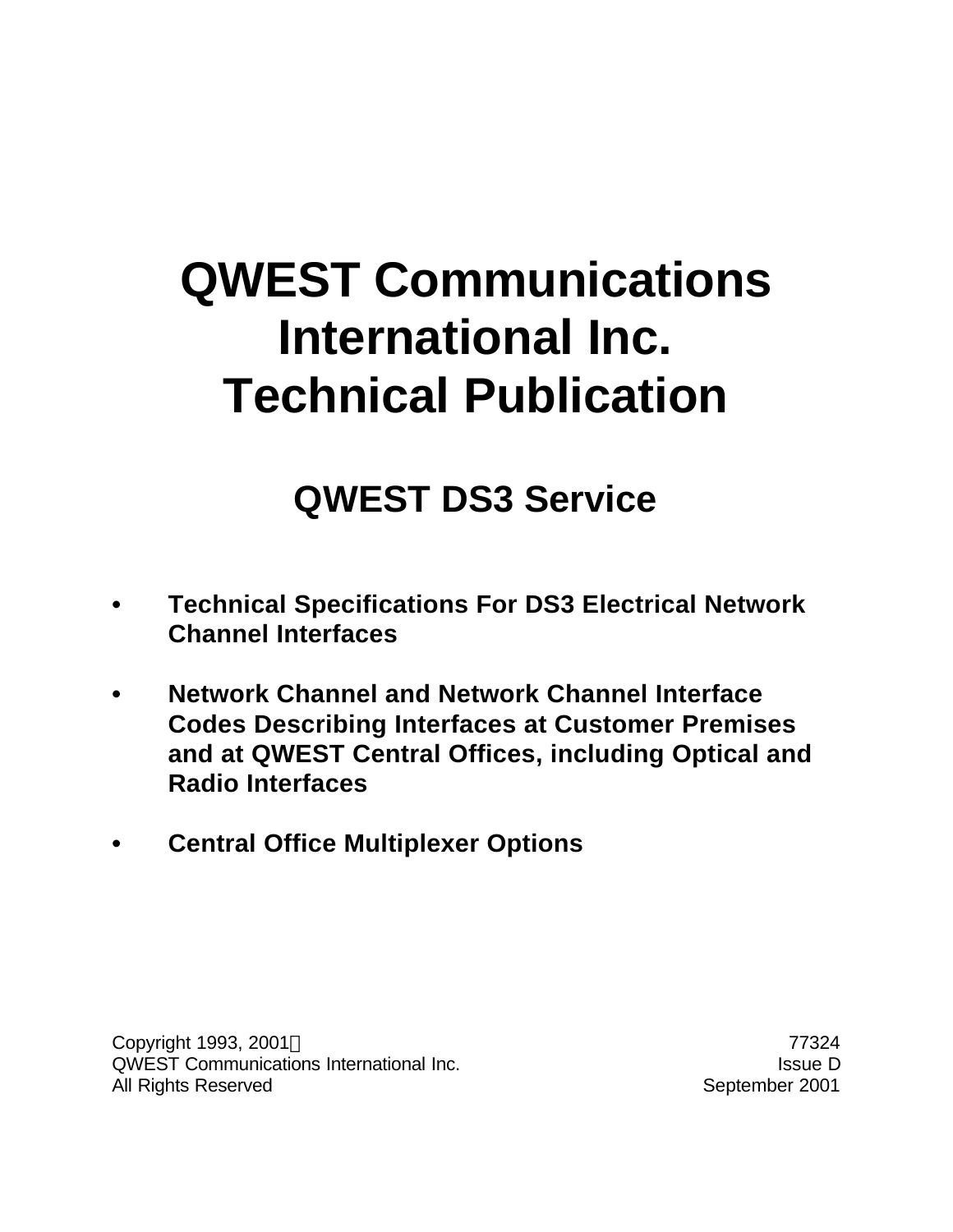#### **NOTICE**

This document describes QWEST DS3 Service, its technical interface specifications, Network Channel (NC) and Network Channel Interface (NCI) code combinations. This Technical Publication provides sufficient technical details for a customer to select a service to incorporate into an end-to-end communications channel.

It provides the electrical DS3 interface specifications, and their NC and NCI code combinations. Also, it provides code combinations permitting DS3 service to be ordered using higher bit rate channels with Central Office (CO) multiplexing down to the DS3 rate. The latter includes Optical and Radio Network Interfaces. The document describes:

- Required characteristics of DS3 signals at the interface with customers at End-User (EU) and Carrier premises.
- NCI codes used to describe the signal characteristics of the interfaces.
- NC codes used to order DS3 service.

QWEST reserves the right to revise this document for any reason, including but not limited to, conformity with standards promulgated by various governmental or regulatory agencies; utilization of advances in the state of the technical arts; or to reflect changes in the design of equipment, techniques, or procedures described or referred to herein.

Liability to anyone arising out of use or reliance upon any information set forth herein is expressly disclaimed, and no representation or warranties, expressed or implied, are made with respect to the accuracy or utility of any information set forth herein.

This document is not to be construed as a suggestion to any manufacturer to modify or change any of its products, nor does this publication represent any commitment by QWEST to purchase any specific products. Further, conformance to this publication does not constitute a guarantee of a given supplier's equipment and/or its associated documentation.

Future issues of Technical Publication 77324 will be announced to the industry at least 45 days prior to the issuance date. This notice, which will come through our standard customer notification channels, will allow the customer time to comment on the proposed revisions.

If further information is required, please contact:

QWEST Communications International Inc. Manager – New Services Planning 700 W. Mineral Ave. MN-F15.15 Littleton, CO 80120 (303) 707-7107 (303) 707-9497 Fax # E-mail: jhsmit2@qwest.com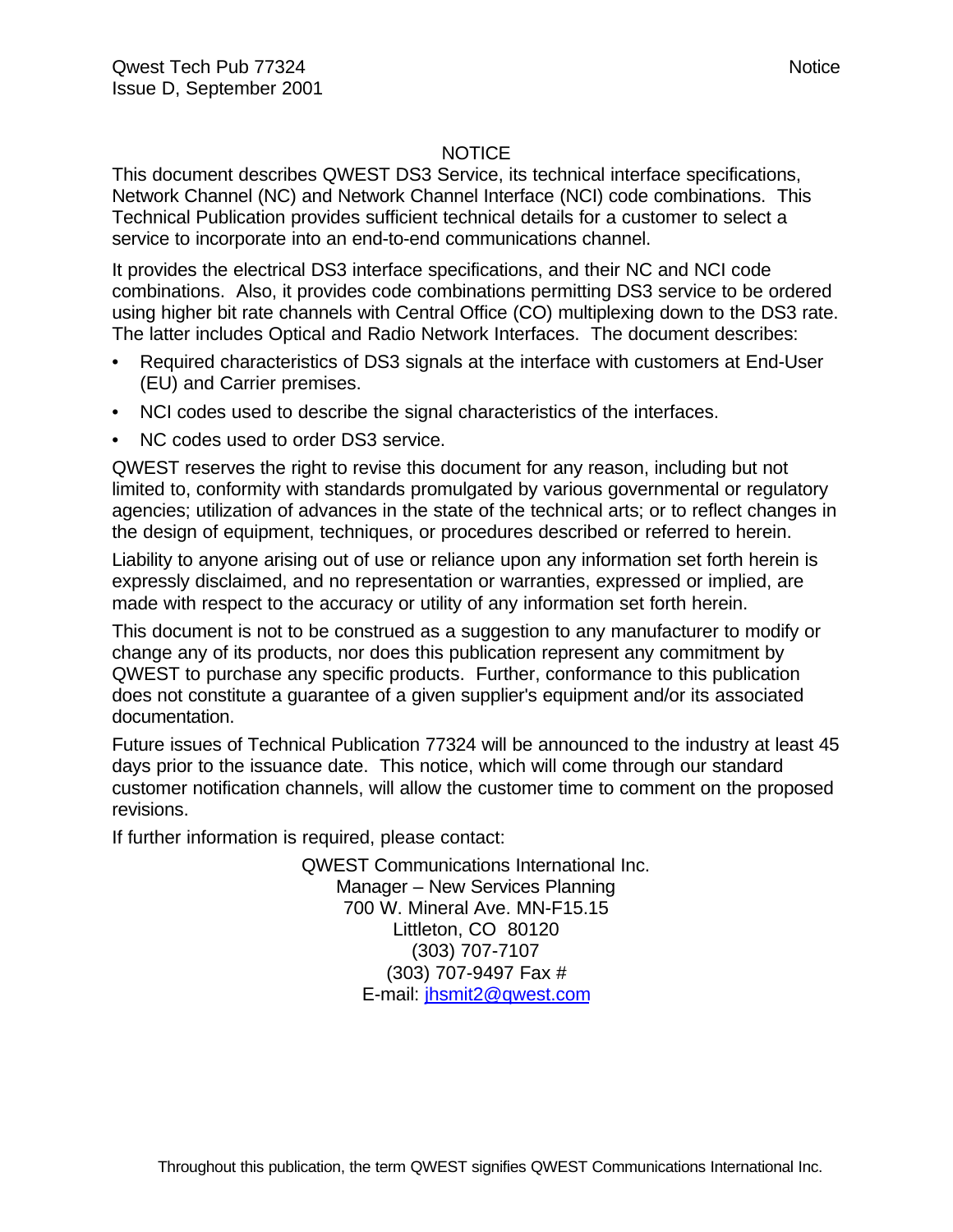#### COMMENTS on PUB 77324 PLEASE TEAR OUT AND SEND YOUR COMMENTS/SUGGESTIONS TO:

QWEST Corporation Manager – New Services Planning 700 W. Mineral Ave. MN-F15.15 Littleton, CO 80120 (303) 707-7107 (303) 707-9497 Fax # E-mail: jhsmit2@qwest.com

Information from you helps us to improve our Publications. Please take a few moments to answer the following questions and return to the above address.

| Was this Publication valuable to you in understanding<br>The technical parameters of our service? | YES.       | NO.  |
|---------------------------------------------------------------------------------------------------|------------|------|
| Was the information accurate and up-to-date?                                                      | YES        | NO . |
| Was the information easily understood?                                                            | <b>YES</b> | NO I |
| Were the contents logically sequenced?                                                            | YES        | NO.  |
| Were the tables and figures understandable and helpful                                            | YES        | NO.  |
| Were the pages legible?                                                                           | YES.       | NO.  |

If you answered NO to any of the questions and/or if you have any other comments or suggestions, please explain:

\_\_\_\_\_\_\_\_\_\_\_\_\_\_\_\_\_\_\_\_\_\_\_\_\_\_\_\_\_\_\_\_\_\_\_\_\_\_\_\_\_\_\_\_\_\_\_\_\_\_\_\_\_\_\_\_\_\_\_\_\_\_\_\_\_\_\_\_\_\_

| (Attach additional sheet, if necessary) |
|-----------------------------------------|
| Date __________                         |
|                                         |
|                                         |
|                                         |
|                                         |
|                                         |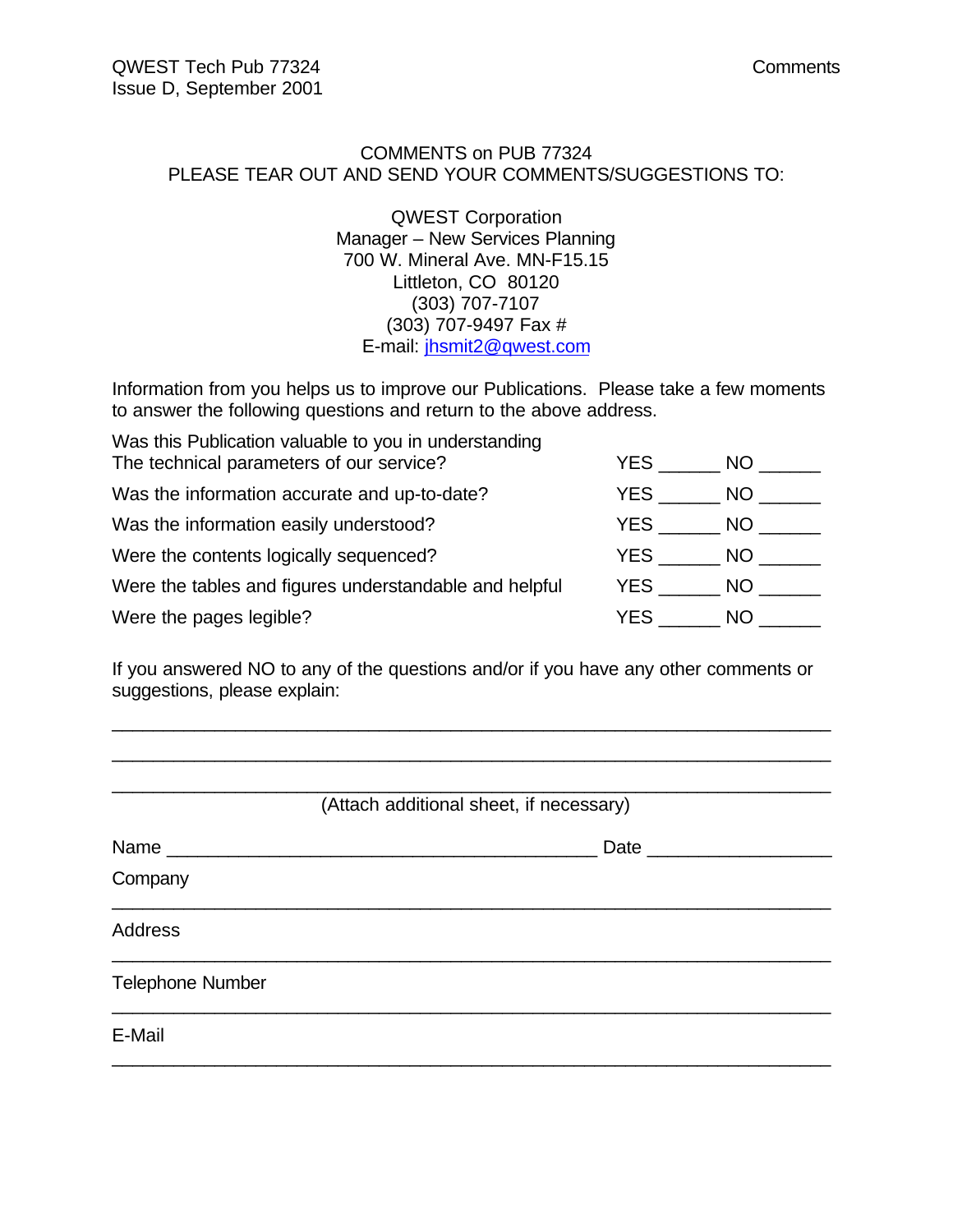|                  |                                               | <b>Chapter and Section</b>                                                                                         | Page |
|------------------|-----------------------------------------------|--------------------------------------------------------------------------------------------------------------------|------|
| 1.               | 1.1<br>1.2<br>1.3                             |                                                                                                                    |      |
| 2.               | 2.1<br>2.2<br>2.3                             | Bipolar With 8-Zero Substitution (B8ZS) Impact on DS3 Multiplex Channel                                            |      |
| 3.               | 3.1<br>3.2<br>3.3                             | DS3 Electrical Interface and Frame Format Applications  3-1<br>Radio Frequency Interface for Multiplexed DS3s  3-2 |      |
| $\overline{4}$ . | 4.1<br>4.2<br>4.3<br>4.4<br>4.5               | Network Channel (NC) and Network Channel Interface (NCI) Codes  4-1                                                |      |
| 5.               | 5.1<br>5.2<br>5.3<br>5.4<br>5.5<br>5.6<br>5.7 |                                                                                                                    |      |
| 6.               | 6.1<br>6.2                                    |                                                                                                                    |      |
| 7.               | 7.1<br>7.2                                    |                                                                                                                    |      |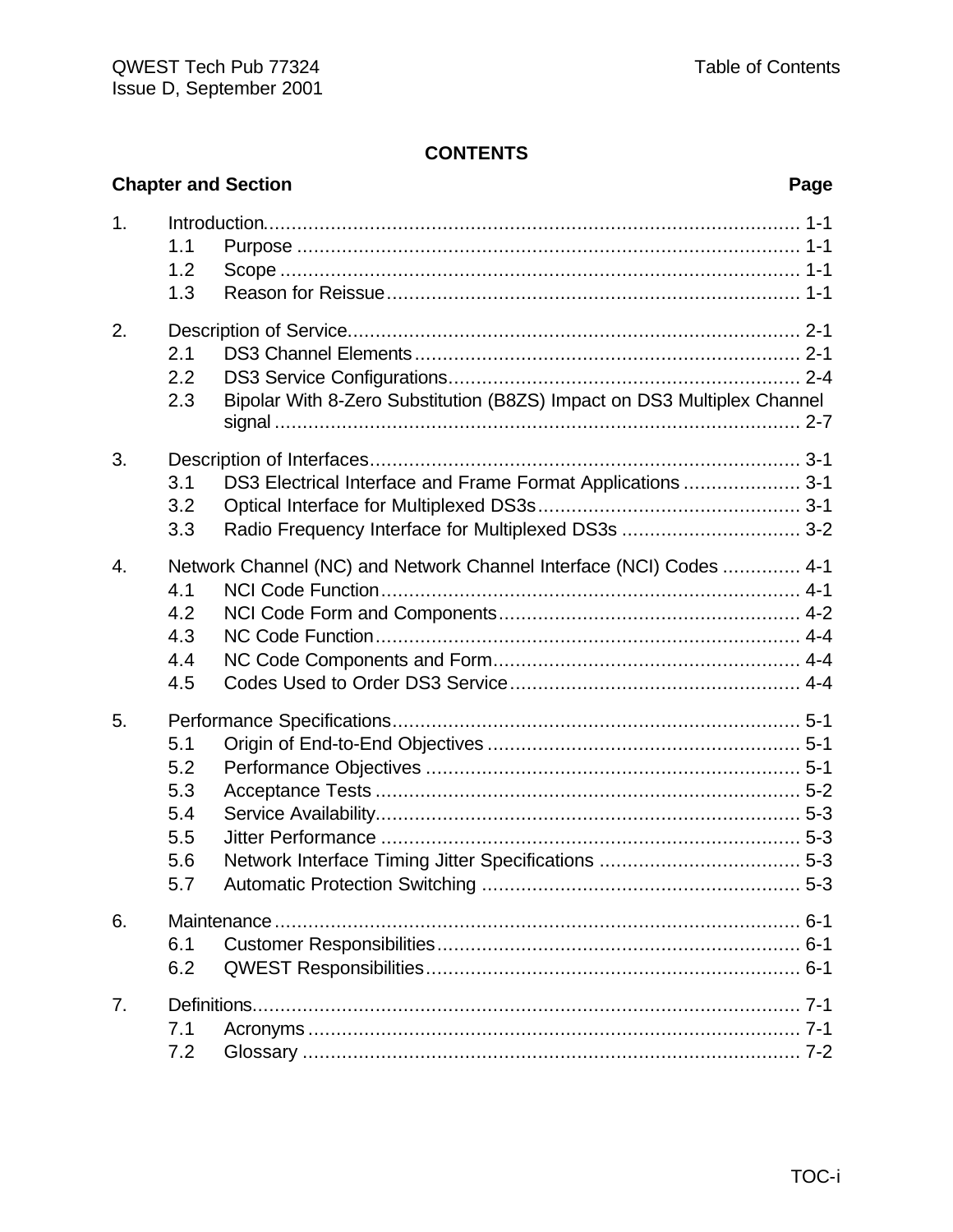### **CONTENTS (Continued)**

### **Chapter and Section (continued) Page**

|  | 8.3 American National Standards Institute (ANSI) Documents 8-1 |  |
|--|----------------------------------------------------------------|--|
|  |                                                                |  |
|  |                                                                |  |

### **Figures**

| $2 - 1$ |                                                                     |  |
|---------|---------------------------------------------------------------------|--|
|         |                                                                     |  |
| $2 - 2$ |                                                                     |  |
| $2 - 3$ |                                                                     |  |
| $2 - 4$ |                                                                     |  |
| $2 - 5$ |                                                                     |  |
| $2 - 6$ |                                                                     |  |
| $2 - 7$ |                                                                     |  |
| $2 - 8$ |                                                                     |  |
| $2 - 9$ |                                                                     |  |
| $3 - 1$ | Carrier Premises - DSX-3 Cross-connect Panel Interface3-1           |  |
| $3 - 2$ | EU Premises Electrical DS3 - SJA44 Network Interface Connector  3-1 |  |
| $3 - 3$ |                                                                     |  |
| $4 - 1$ |                                                                     |  |
| $4 - 2$ |                                                                     |  |
| $4 - 3$ |                                                                     |  |
| _ _ _   |                                                                     |  |

#### **Tables**

| $4 - 1$ | Informational NCI Codes Used for Ordering Various Asynchronous         |  |
|---------|------------------------------------------------------------------------|--|
| $4 - 2$ | Multiplexed Asynchronous DS3 Radio Frequency Interfaces - NC and       |  |
|         |                                                                        |  |
| $4 - 3$ | NC and NCI Codes for Asynchronous Digital Fiber Interface Channel  4-6 |  |
| $4 - 4$ | NC Codes for Electrical and Optical Asynchronous DS3 Channels 4-7      |  |
| $4 - 5$ | Technical (non-capacity) DS3 Electrical Interface NCI Codes  4-8       |  |
| $5 - 1$ |                                                                        |  |
| $5-2$   |                                                                        |  |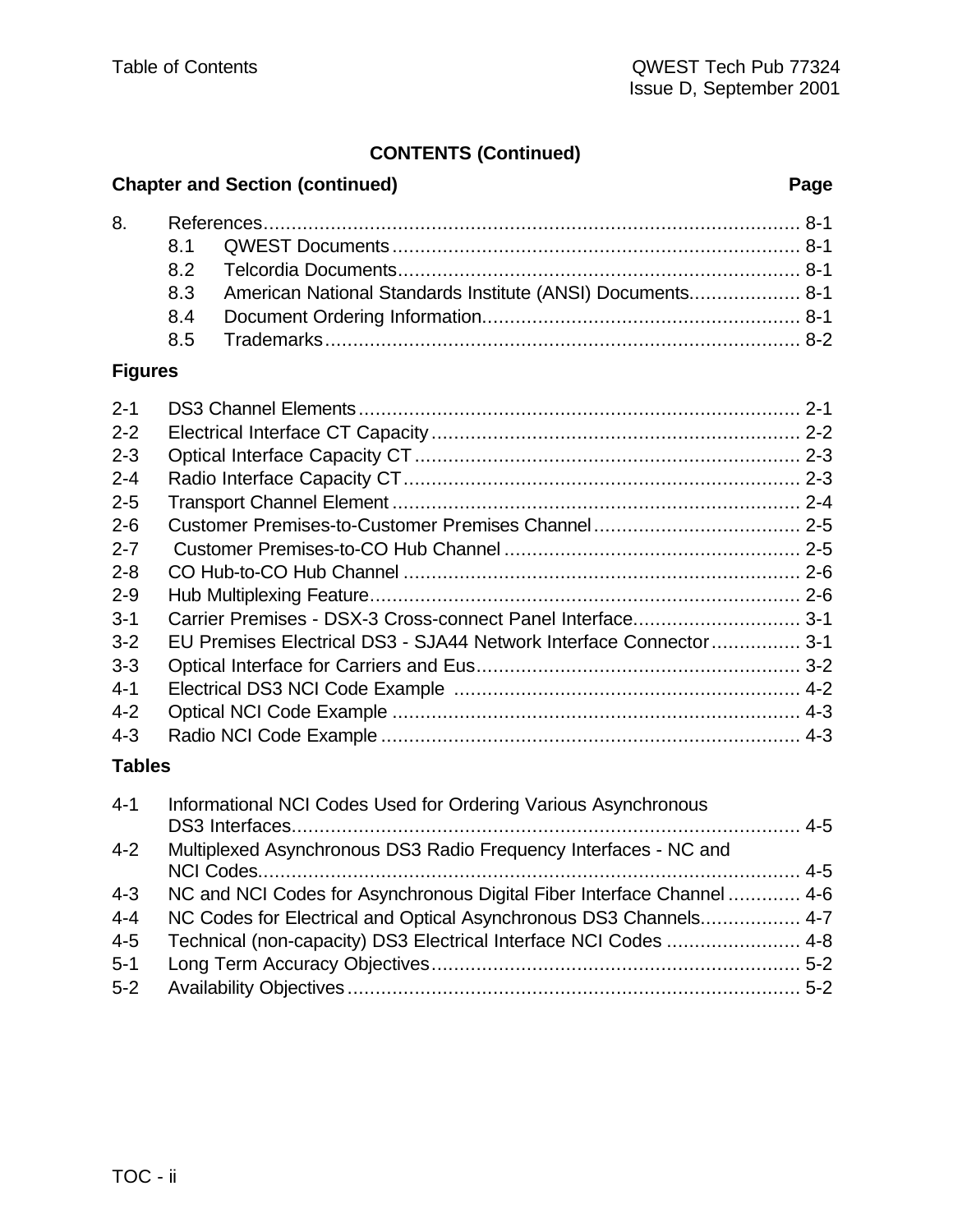#### **Chapter and Section**

#### Page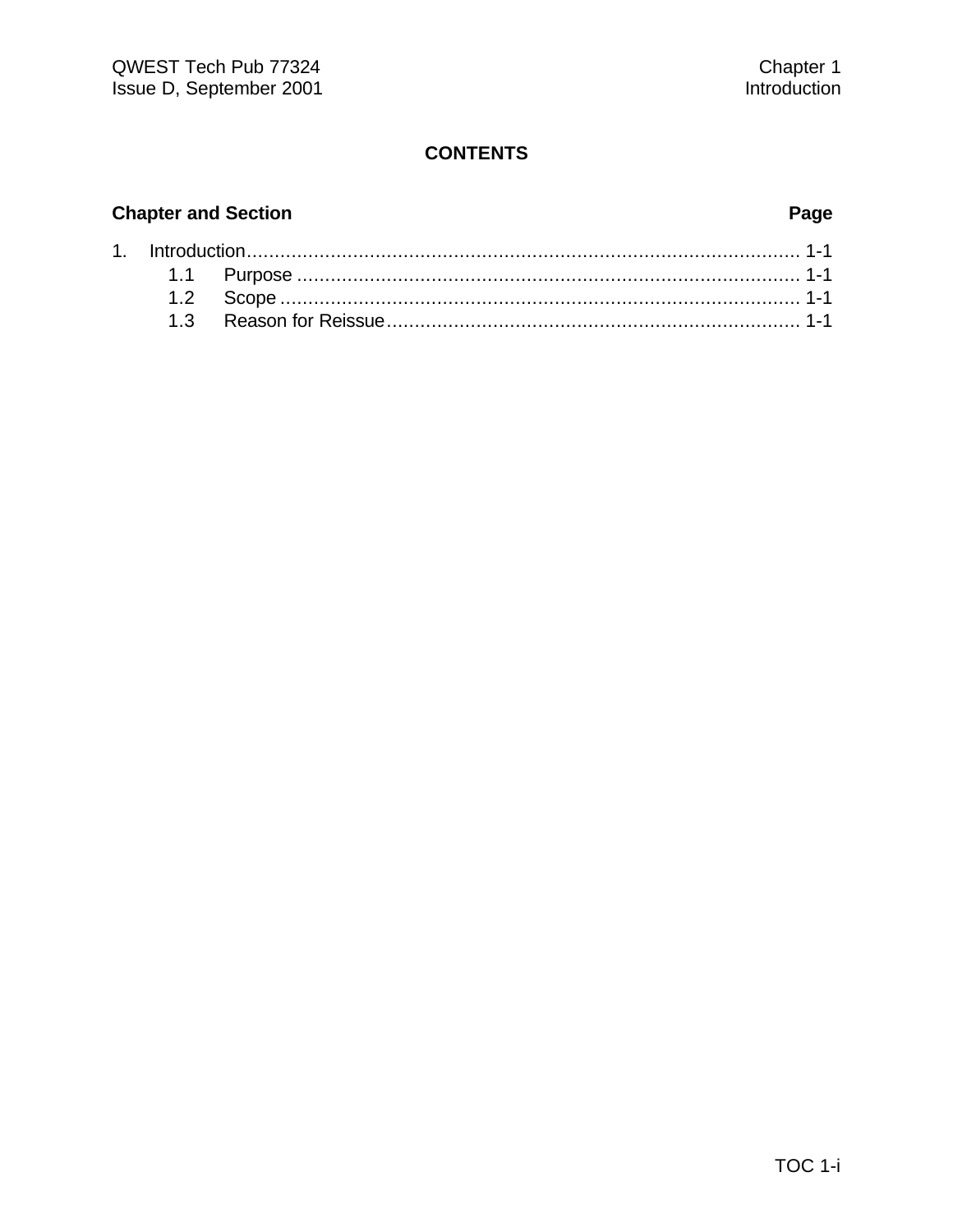#### **1. Introduction**

#### **1.1 Purpose**

This document describes QWEST DS3 Service, its technical interface specifications, Network Channel (NC) and Network Channel Interface (NCI) code combinations. This Technical Publication provides sufficient technical details for a customer to select a service for incorporation into an end-to-end communications channel.

#### **1.2 Scope**

This document provides the electrical DS3 interface specifications, and their NC and NCI code combinations. Also, it provides code combinations permitting DS3 service to be ordered using higher bit rate channels with Central Office (CO) multiplexing down to the DS3 rate. The latter includes Optical and Radio Network Interfaces. The document describes:

- Required characteristics of DS3 signals at the interface with customers at End-User (EU) and Carrier premises.
- NCI codes used to describe the signal characteristics of the interfaces.
- NC codes used to order DS3 service.

#### **1.3 Reason for Reissue**

To show QWEST Communications International Inc. as the owner of this publication and the one to contact concerning the content.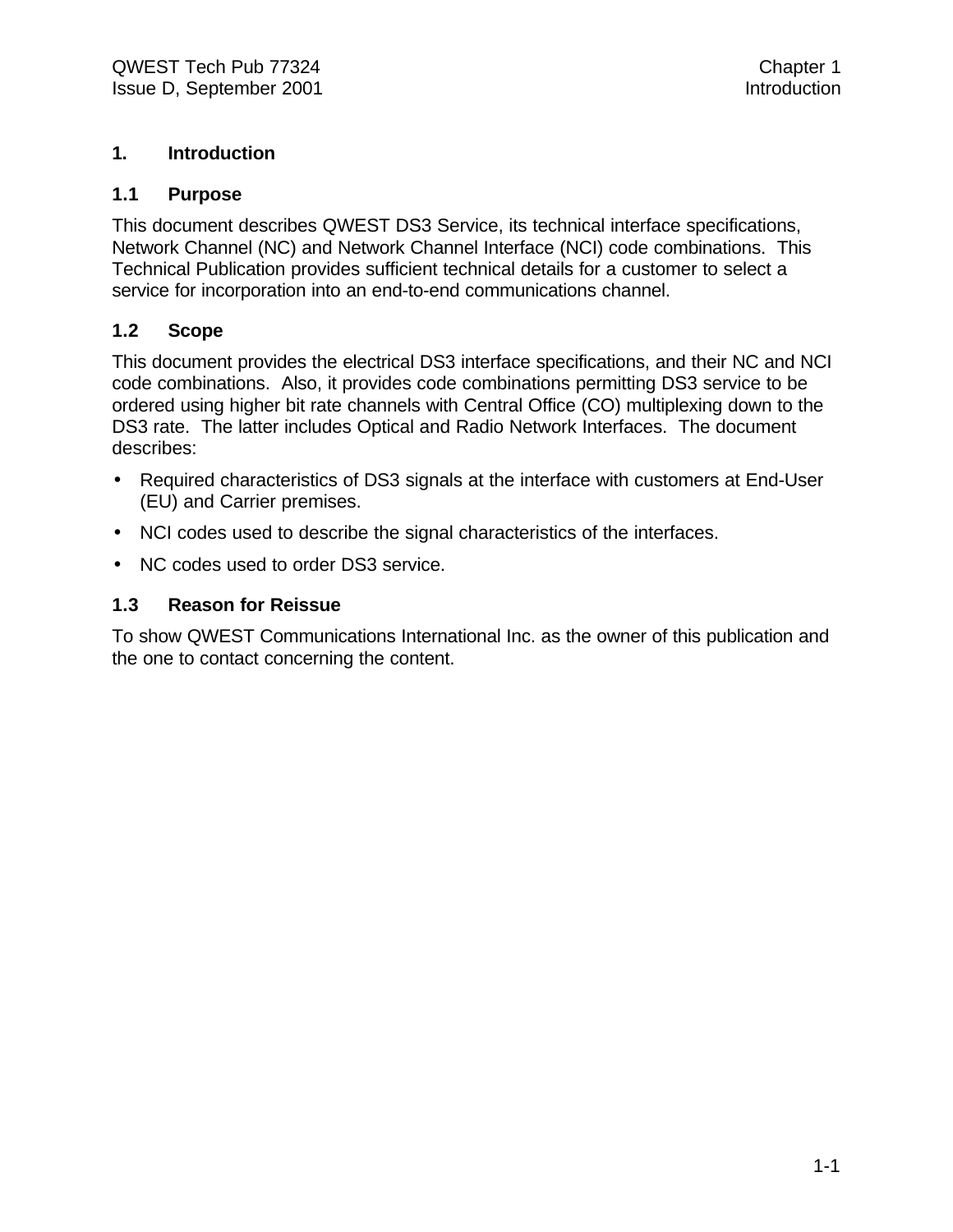#### **Chapter and Section Page** 2. Description of Service................................................................................... 2-1 2.1 DS3 Channel Elements .................................................................... 2-1 2.1.1 Electrical Interface CT Capacity ............................................. 2-2 2.1.2 Optical Interface CT Capacity ................................................ 2-2 2.1.3 Radio Interface CT Capacity.................................................. 2-3 2.1.4 TC Element .......................................................................... 2-4 2.2 DS3 Service Configurations.............................................................. 2-4 2.2.1 Customer Premises-to-Customer Premises Channel................ 2-4 2.2.2 Customer Premises-to-CO Hub Channel ................................. 2-5 2.2.3 CO Hub-to-CO Hub Channel .................................................. 2-6 2.2.4 Hub Multiplexing Feature (CO Multiplexing).............................. 2-6 2.3 Bipolar With 8-Zero Substitution (B8ZS) Impact on DS3 Multiplex Channel signal................................................................................. 2-7 2.3.1 Customer Responsibility When Ordering DS1 CC Hub Multiplexing Feature .............................................................. 2-7 2.3.2 QWEST Responsibility for Ordered DS1 CC Hub Multiplexing Feature .............................................................. 2-7 **Figures** 2-1 DS3 Channel Elements .............................................................................. 2-1 2-2 Electrical Interface CT Capacity ................................................................. 2-2 2-3 Optical Interface Capacity CT.................................................................... 2-3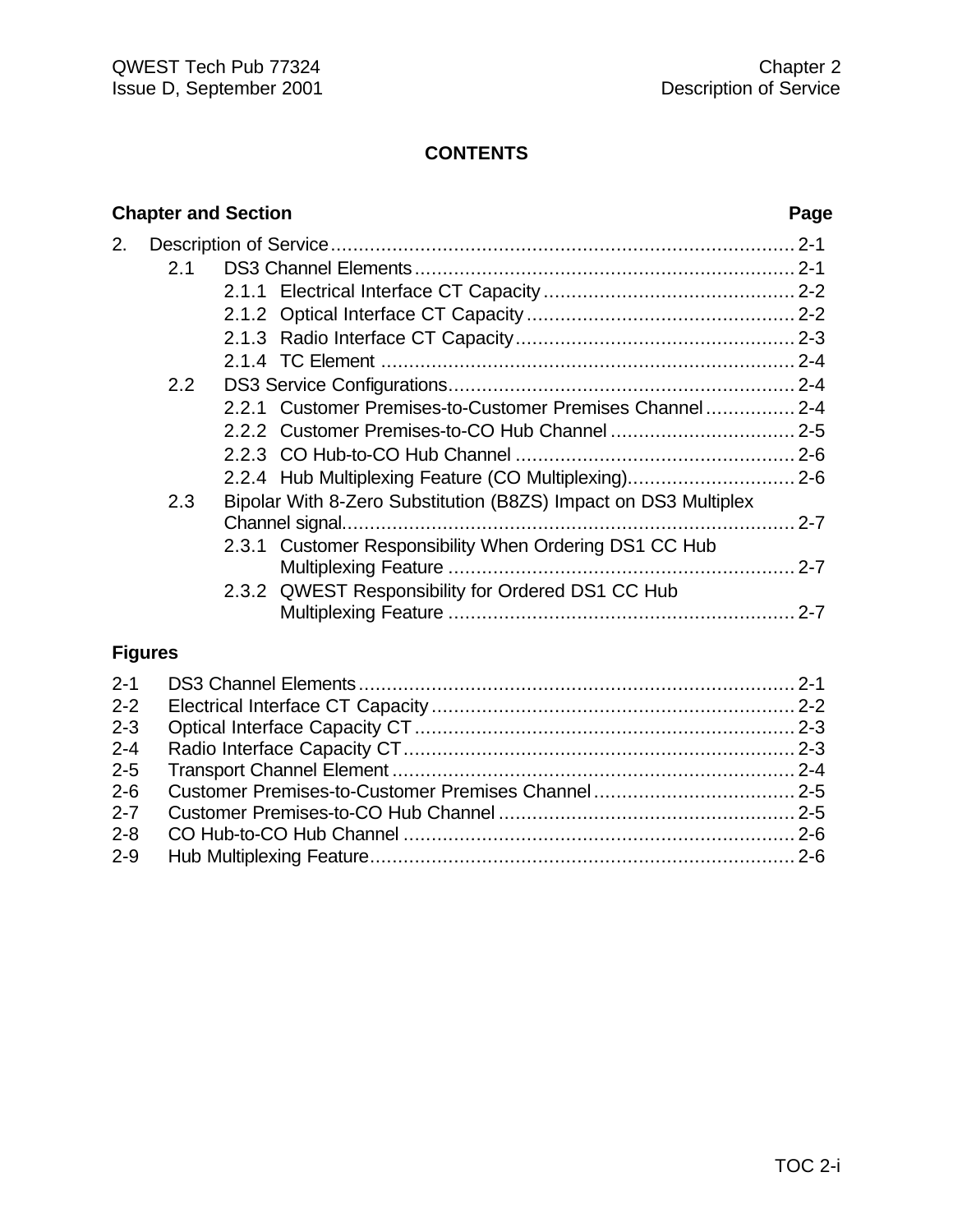#### **2. Description of Service**

QWEST DS3 service consist of a high capacity channel for the transmission of 44.736 Mbit/s isochronous serial data having a line code of Bipolar Three Zero Substitution (B3ZS). QWEST DS3 service is offered to Carrier and End-User (EU) customers in the following configurations and multiplexing arrangements:

- Customer Premises-to-Customer Premises DS3 Channel
- Customer Premises-to-QWEST Central Office (CO) Hub DS3 Channel
- QWEST CO Hub-to-QWEST CO Hub DS3 Channel
- QWEST CO DS3 Multiplexing to DS1

#### **2.1 DS3 Channel Elements**

DS3 Channel Elements may consist of one or more of the elements shown in Figure 2-1 below:



**Figure 2-1**: DS3 Channel Elements

Where:

- $CO =$  Central Office
- $N =$  Network Interface
- CT = Channel Termination (NI to serving CO link)
- TC = Transport Channel (Transmission facilities between serving COs, between a serving CO and a QWEST CO Hub, or between Telephone Company Hubs)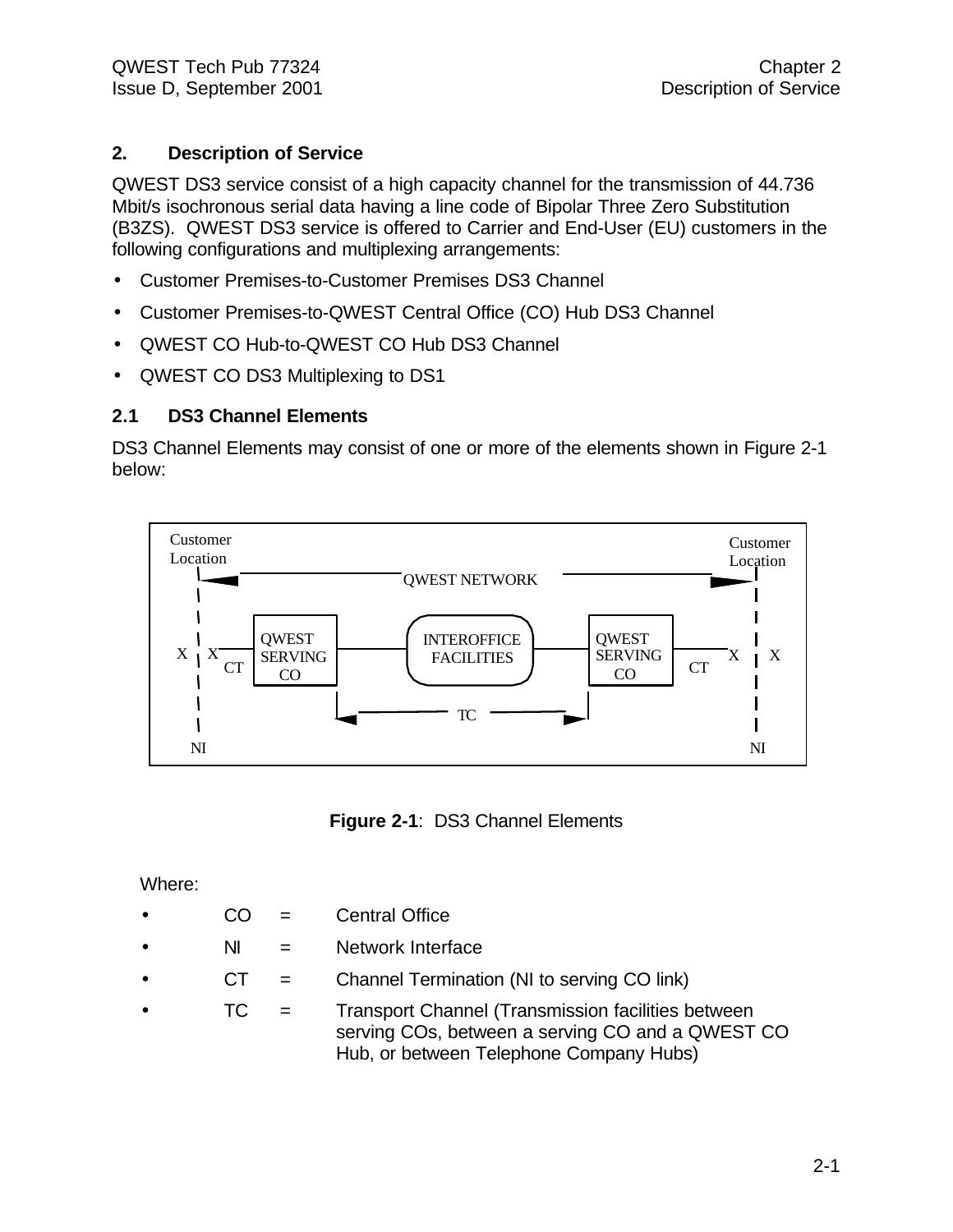Network Interface (NI) signals may be electrical, optical or radio, as selected by the customer. The electrical interface CT element provides for any quantity of DS3 channels the customer may require, in increments of one. Optical and radio interface CT elements, however, include CO multiplexing of as few as 2 or 3, and as many as 36, DS3 signals to a higher bit-rate signal that will be present in the optical or radio signal at the NI. Each DS3 CT element will terminate on a DSX-3 Cross-connect panel in the serving CO, in a capacity reserved status.

Individual DS3 service is then purchased that utilize the DS3 channels of these capacity CTs. The TCs, and the various DS3 channel configurations and options are described in the following paragraphs.

#### **2.1.1 Electrical Interface CT Capacity**

For the Electrical Interface CT Figure 2-2, demultiplexing to the DS3 level is provided by QWEST at both ends of the element. This differs from radio and optical interface CT's where QWEST demultiplexing is only provided at the CO end.



**Figure 2-2**: Electrical Interface CT Capacity

#### **2.1.2 Optical Interface CT Capacity**

The Optical Interface Capacity CT shown in Figure 2-3 interfaces at the customer end on a fiber distribution panel and at the CO end on a DSX-3 panel.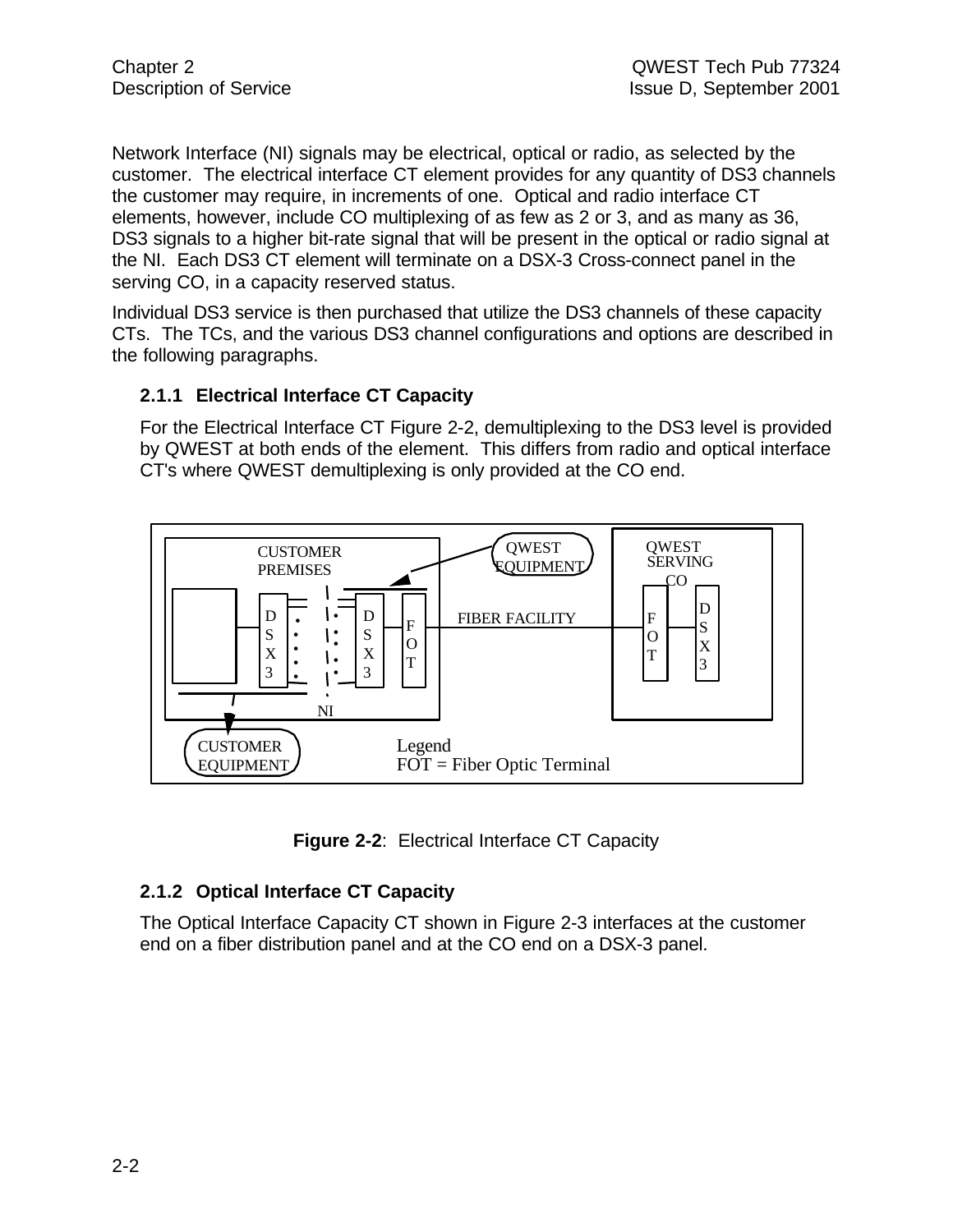



Currently, national standards do not exist for optical interfaces; therefore, joint design between QWEST and the customer is required when establishing this interface.

#### **2.1.3 Radio Interface CT Capacity**

The radio Interface CT Capacity shown in Figure 2-4 (commonly called mid-air meet), interfaces at the faceplate of each transmit/receive antenna.



**Figure 2-4**: Radio Interface Capacity CT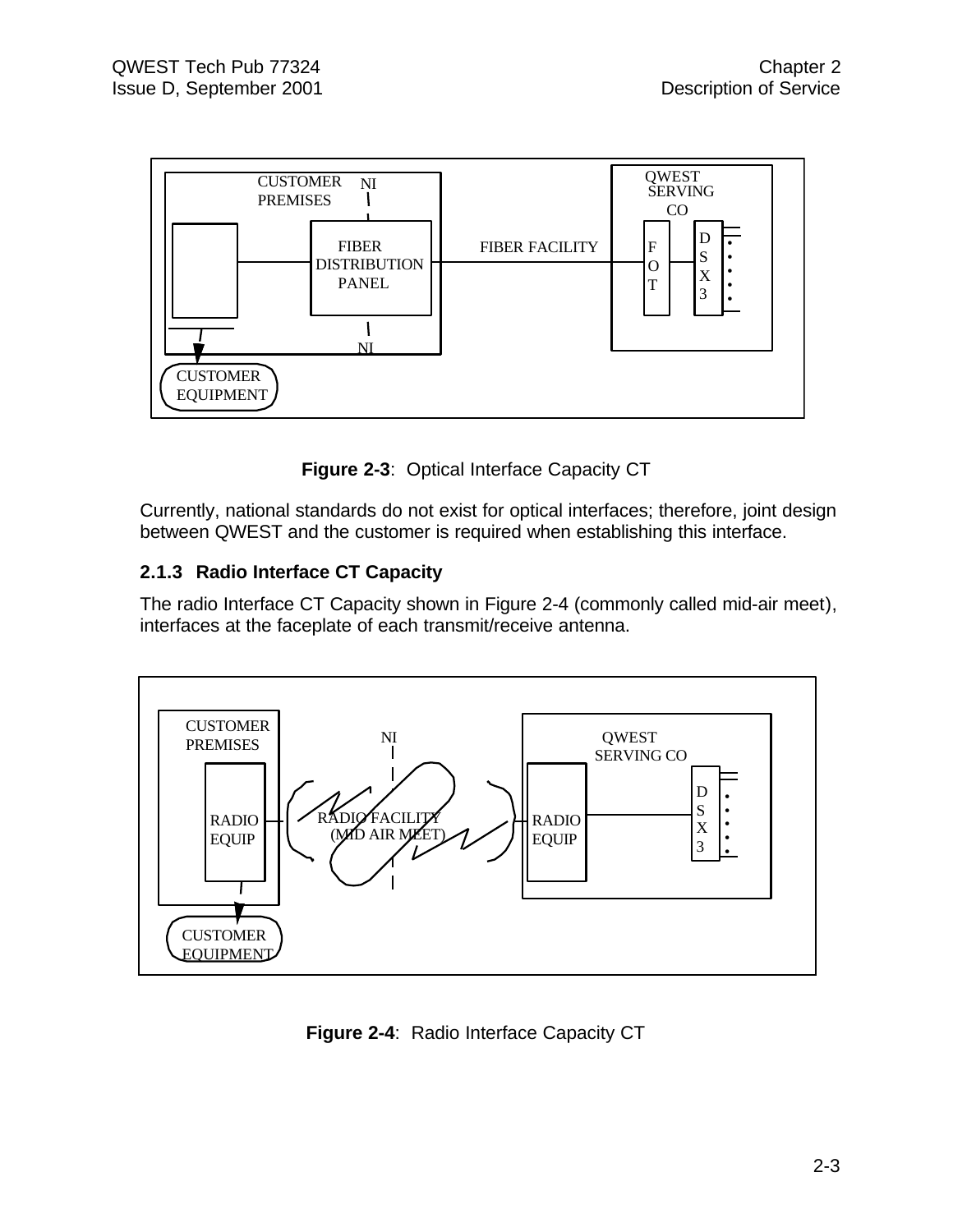Currently, national standards do not exist for radio interfaces; therefore, joint design between QWEST and the customer is required when establishing this interface.

#### **2.1.4 TC Element**

The TC element, the network transport medium, is chosen by QWEST. As shown in Figure 2-5, it originates at a DSX-3 panel in one CO and terminates on a DSX-3 panel in another CO. It may transit one or more COs between ends.



**Figure 2-5**: Transport Channel Element

#### **2.2 DS3 Service Configurations**

#### **2.2.1 Customer Premises-to-Customer Premises Channel**

This channel configuration shown in Figure 2-6 will terminate in an NI provided by QWEST at each customer premises location. The NCI, selected by the customer, may be either electrical, optical, or radio (at either end) as previously described in the paragraphs under subheadings 2.1.1 through 2.1.3. Once the DS3 channel reaches the serving CO, QWEST will chose the TC medium through it's network as described in the paragraph under subheading 2.1.4. QWEST will be responsible for maintaining service between NIs.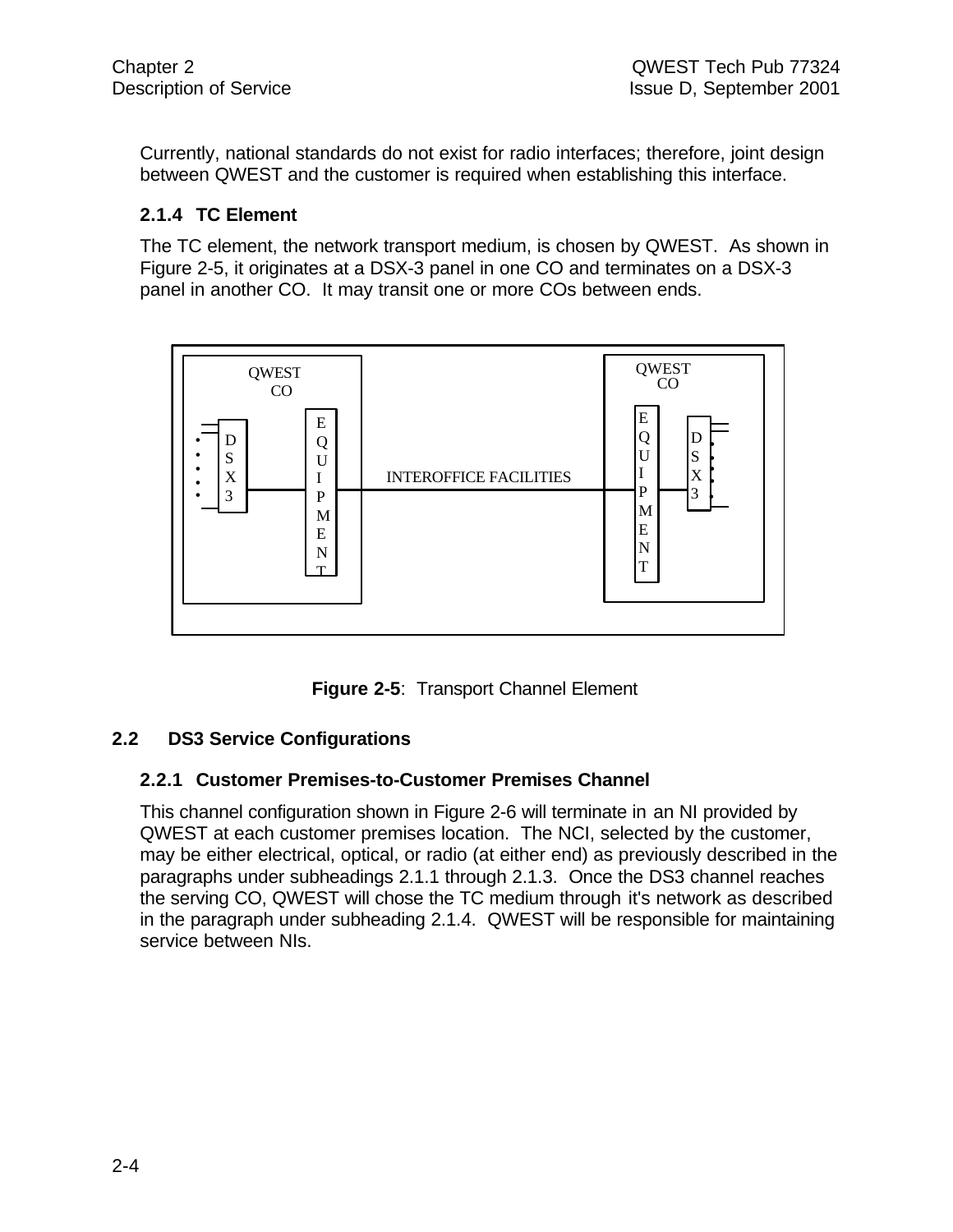

**Figure 2-6:** Customer Premises-to-Customer Premises Channel

#### **2.2.2 Customer Premises-to-CO Hub Channel**

This channel configuration shown in Figure 2-7 will terminate in a NI provided by QWEST at the customer premises location and a DSX-3 panel or equivalent in a QWEST CO Hub. The NI, selected by the customer, may be either electrical, optical, or radio (at either end) as previously described in the paragraphs under subheading 2.1.1 through 2.1.3. Once the DS3 channel reaches the serving CO, QWEST will choose the TC medium through its network as described in the paragraph under subheading 2.1.4. QWEST will be responsible for maintaining the service from the NI at the customer location to the DSX-3 Cross-connect panel or equivalent in the CO Hub.



**Figure 2-7:** Customer Premises-to-CO Hub Channel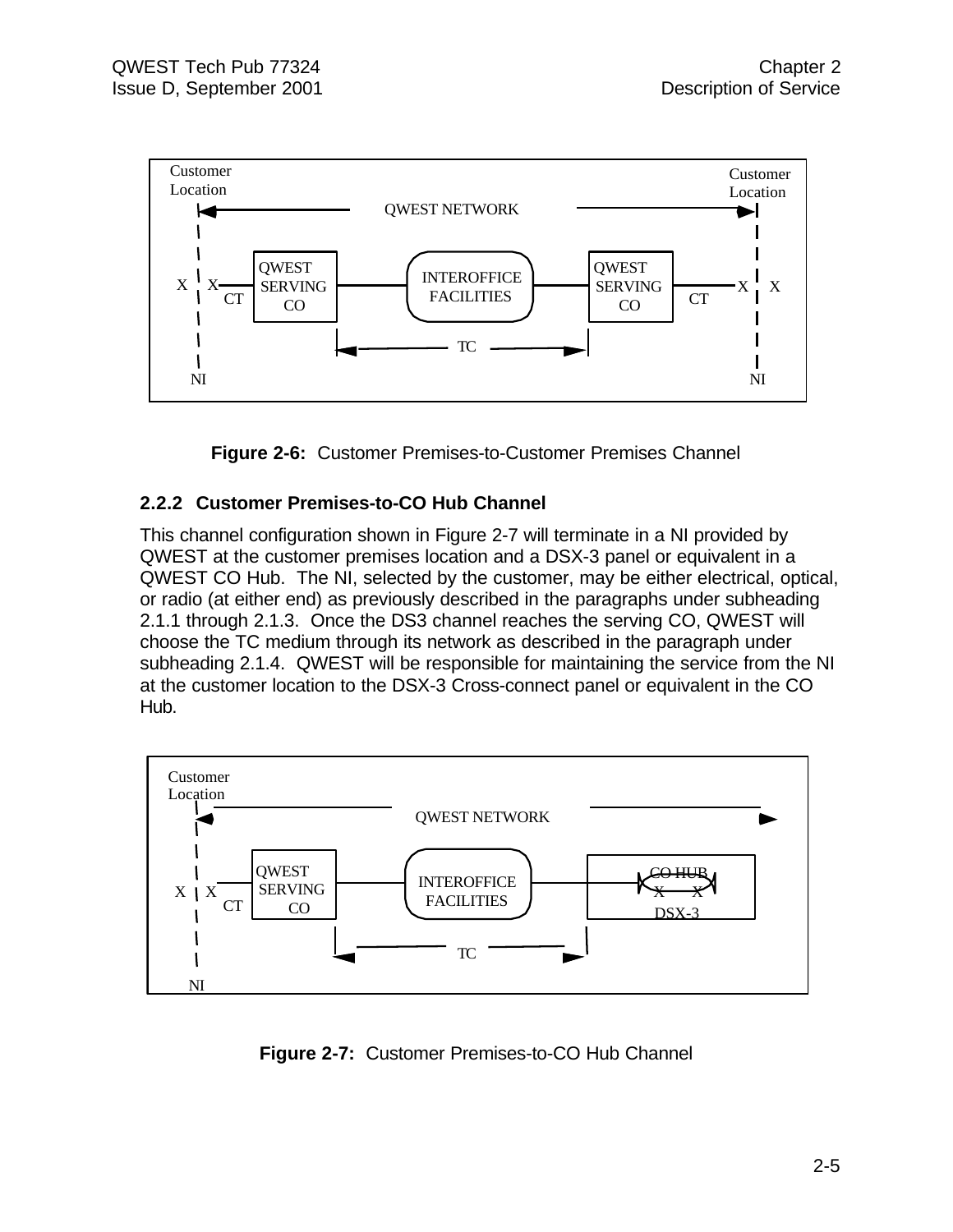#### **2.2.3 CO Hub-to-CO Hub Channel**

This channel configuration shown in Figure 2-8 will terminate at both ends on a DSX-3 panel, or equivalent, in a QWEST CO Hub. QWEST will be responsible for maintaining service between the DSX-3 Cross-connect panels or equivalent.





#### **2.2.4 Hub Multiplexing Feature (CO Multiplexing)**

Figure 2-9 depicts an example of Hub Multiplexing Feature. Customers may request DS3 to DS1 multiplexing on DS3 channels that terminate at CO Hubs (Premises-to-CO Hub, and CO Hub-to-CO Hub configuration). The customer may order multiplexing at one or both ends of CO Hub.



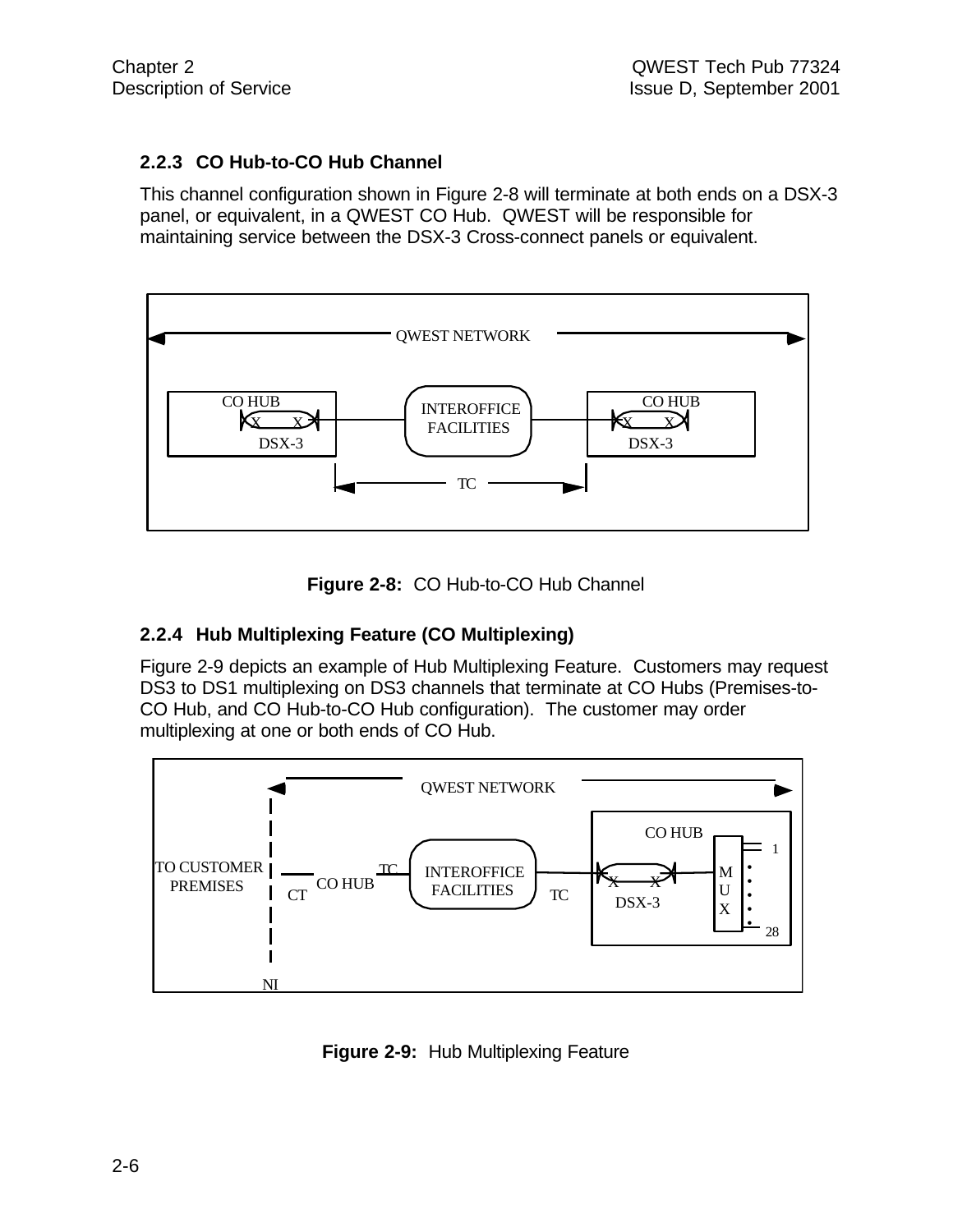When customers request Hub multiplexing, they sometimes require that the DS1 channels be capable of clear channel operation (for a more detailed explanation of DS1 Clear Channel; consult QWEST Technical Publication 77375). Since QWEST DS1 to DS3 multiplexing equipment is comprised of various vendors' products with a variety of vintages, clear channel optioning capability may vary from one vendor's equipment to the next.

#### **2.3 Bipolar With 8-Zero Substitution (B8ZS) Impact on DS3 Multiplex Channel signal**

DS1 Clear Channel (DS1 CC) operation is enabled through the use of the B8ZS line code. DS1 circuit packs in DS3 to DS1 multiplexers may or may not be capable of B8ZS. Those that are capable will allow B8ZS selection in-groups of either 7, 4, or 1 DS1 channel(s) at a time. This is also true for the equipment used by most customers served by QWEST. For this reason in Table 4-4 in Chapter 4, a series of Network Channel (NC) codes provide NC code options permitting the customer to describe the type of clear Channel optioning capability desired (DS1 channel port B8ZS optional in groups of 7, 4, or 1). For technical and administrative reasons, it is important that the customer multiplexer and the QWEST CO multiplexer should have a matching DS1 CC optioning capability. A multiplexer that can have DS1 ports optioned one-at-a-time, is compatible with one that options in-groups of 4 or 7.

#### **2.3.1 Customer Responsibility When Ordering DS1 CC Hub Multiplexing Feature**

The customer is responsible when placing an order involving transport of DS1 CC on DS3 to indicate by their selection of the appropriate NC (provided in Chapter 4 of this document), the capability of their multiplexer. This will ensure that QWEST will adequately provide for the ordered feature requested by the customer.

Customer requested change to B8ZS, of an existing channel service, will require a new service order.

#### **2.3.2 QWEST Responsibility for Ordered DS1 CC Hub Multiplexing Feature**

QWEST will provide either a multiplexer matching that of the customer, or one that will provide for transport of DS1 CC on a one-to-one basis.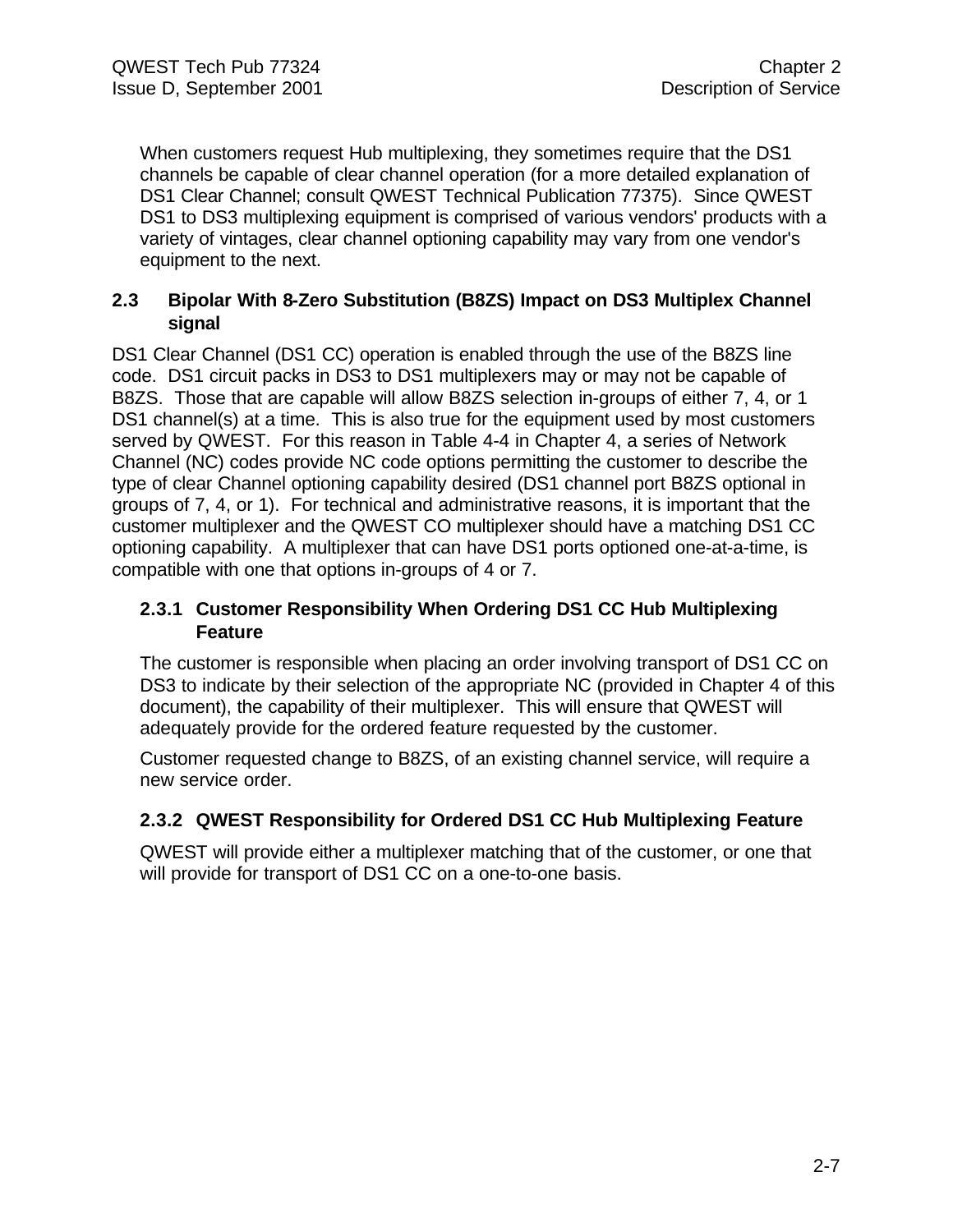### **Chapter and Section Page** 3. Description of Interfaces............................................................................. 3-1 3.1 DS3 Electrical Interface and Frame Format Applications ..................... 3-1 3.2 Optical Interface for Multiplexed DS3s............................................... 3-1 3.3 Radio Frequency Interface for Multiplexed DS3s ................................ 3-2 **Figures** 3-1 Carrier Premises - DSX-3 Cross-connect Panel Interface.............................. 3-2

| 3-2 EU Premises Electrical DS3 - SJA44 Network Interface Connector 3-3 |  |
|------------------------------------------------------------------------|--|
|                                                                        |  |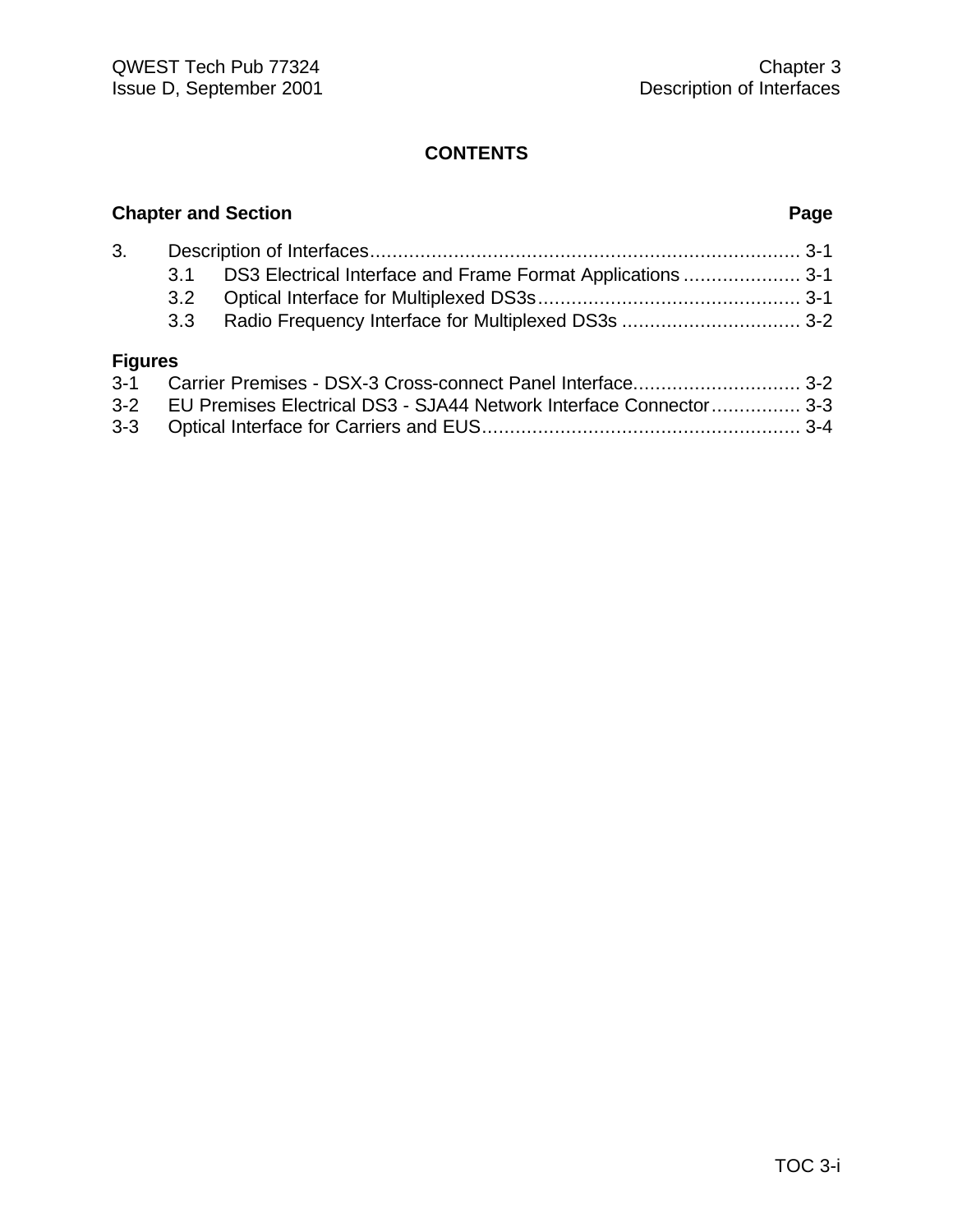#### **3. Description of Interfaces**

#### **3.1 DS3 Electrical Interface and Frame Format Applications**

DS3 channels are provided to Carrier and End-User (EU) customers. The Network Interface (NI) at a Carrier premises will be at a DSX-3 Cross-connect panel or equivalent with signal characteristics as described in ANSI T1.102-1987, and with the Frame structure as described in ANSI T1.107-1988. Specifically, QWEST supports the M23 Multiplex Format described in Paragraph 8.2 of ANSI T1.107-1988 and its supplement ANSI T1.107a-1990. The NI at an EU premises will be at a SJA44 connector with signal characteristics as described in ANSI T1.404-1989.

The physical electrical DS3 NI configurations are shown in Figures 3-1 and 3-2 for Carrier premises and EU premises respectively. Carriers have two options at their premises:

- Carrier customers may elect to terminate their cables on the QWEST DSX-3 Crossconnect panel in the space provided for QWEST transmission equipment (Figure 3-1, option A).
- They may elect to have QWEST terminate QWEST cable on the customer's DSX-3 Cross-connect panel located in the customer's workspace (Figure 3-1, option B).

If Asynchronous M23 multiplex applications and C-Bit Parity applications meet at a network-to-network or network-to-customer premises interface, QWEST will require an M23 Multiplex format that conforms to the signal characteristics described in the first paragraph under subsection 3.1.

QWEST does not support DS1 to DS3 CO multiplexing on M23 Multiplex signals with the C-Bit Parity application. Also, QWEST does not support either DS3-M13 framing format or "DS3 Clear Channel" interfaces.

#### **3.2 Optical Interface for Multiplexed DS3s**

The NI for this option will be at a QWEST provided Fiber Distribution Panel (FDP) at the customer's premises. The type of connectors to be used will be jointly agreed upon by the customers and QWEST's transmission engineers. The customer will provide the fiber optic cable to connect their equipment to the NI. The customers' equipment will be Cross connected at the QWEST provided FDP as shown in Figure 3-3.

There are no industry Standards for Asynchronous lightwave multiplexing and transport equipment. Each manufacturer of fiber optic transmission equipment uses their own proprietary signal format, e.g., 540 Mbit/s. This requires the use of the same manufacturer's equipment at both ends of a system. QWEST will identify the equipment types available and the customer will select and provide compatible equipment at their premises.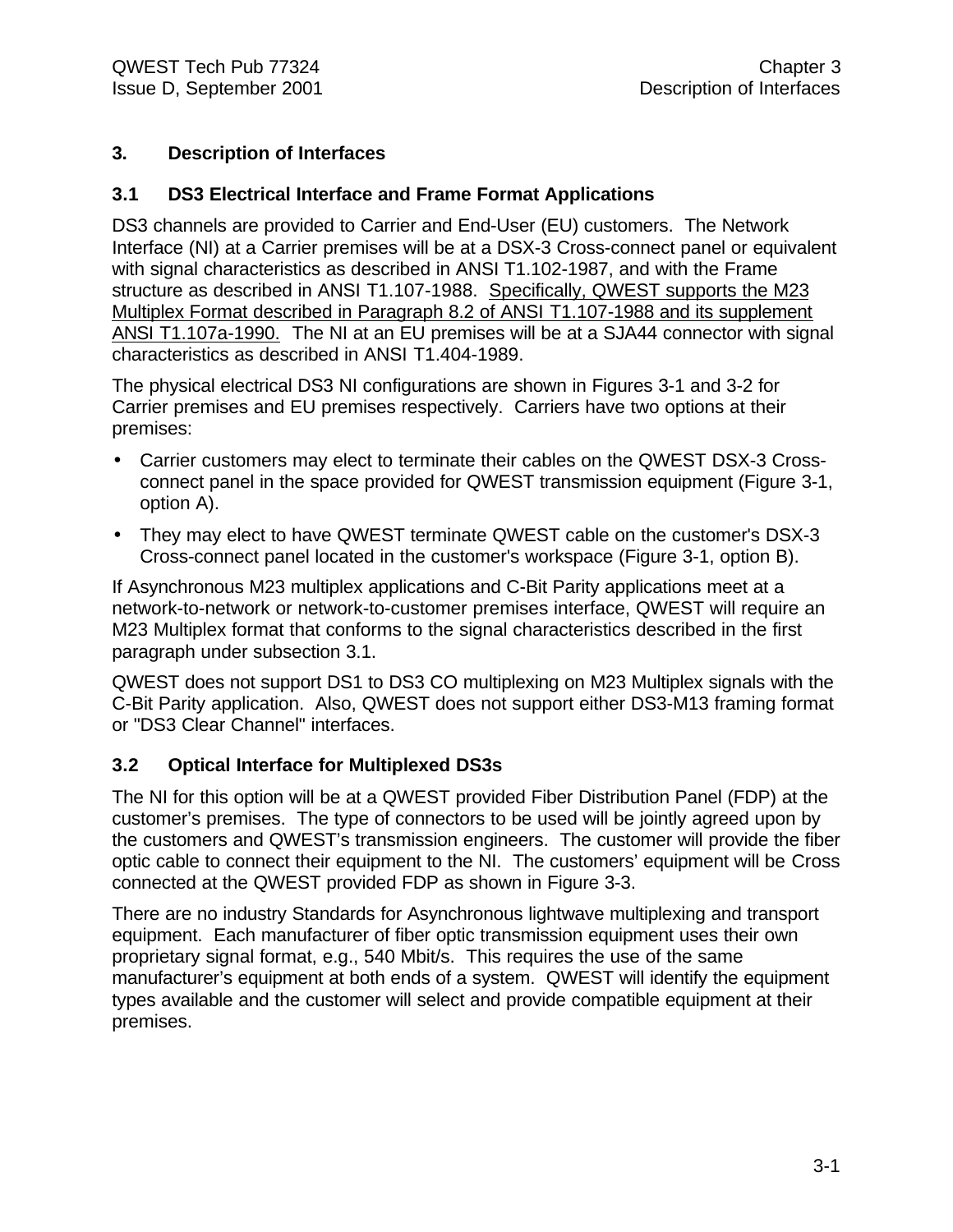#### **3.3 Radio Frequency Interface for Multiplexed DS3s**

The Radio Frequency (RF) Interface (commonly called a mid-air meet) for a DS3 channel will be at the faceplate of each transmit/receive antenna. Multiplexed Asynchronous DS3s may be transported to an RF interface.

Due to different protocols in use on the line overhead of the radio system, the same type of radio equipment must be used at both ends of the system. QWEST will identify the equipment types available and the customer will select and provide compatible equipment at their location.



**NETWORK INTERFACE (NI)**

**Figure 3-1**: Carrier Premises - DSX-3 Cross-connect Panel Interface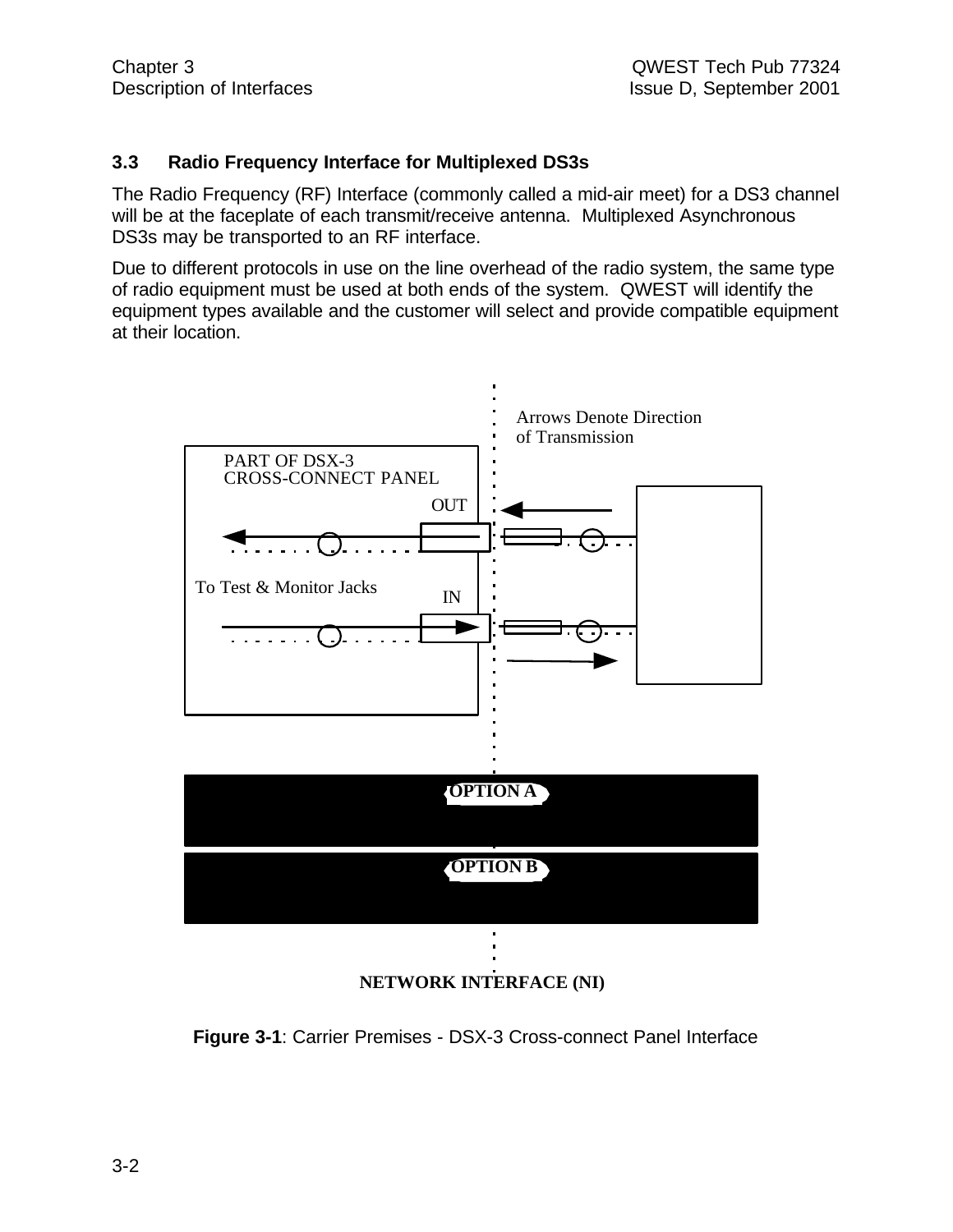

Legend:

- T Optional wideband transformers to mitigate ground currents.
- P TNC connector plug
- J TNC connector jack
- L Maximum cable length to NI 450 feet of 75? coaxial cable.
- Note 1: This diagram indicates signal continuity arrangements and maximum allowable cable lengths.
- Note 2: Equipment grounding should follow recommended Carrier / customer installation practices consistent with existing safety standards.
- Note 3: If the maximum distance between the DSX-3 Cross-connect panel and the customer equipment exceeds 450 feet a DS3 Regenerator will be required.

**Figure 3-2**: EU Premises Electrical DS3 - SJA44 Network Interface Connector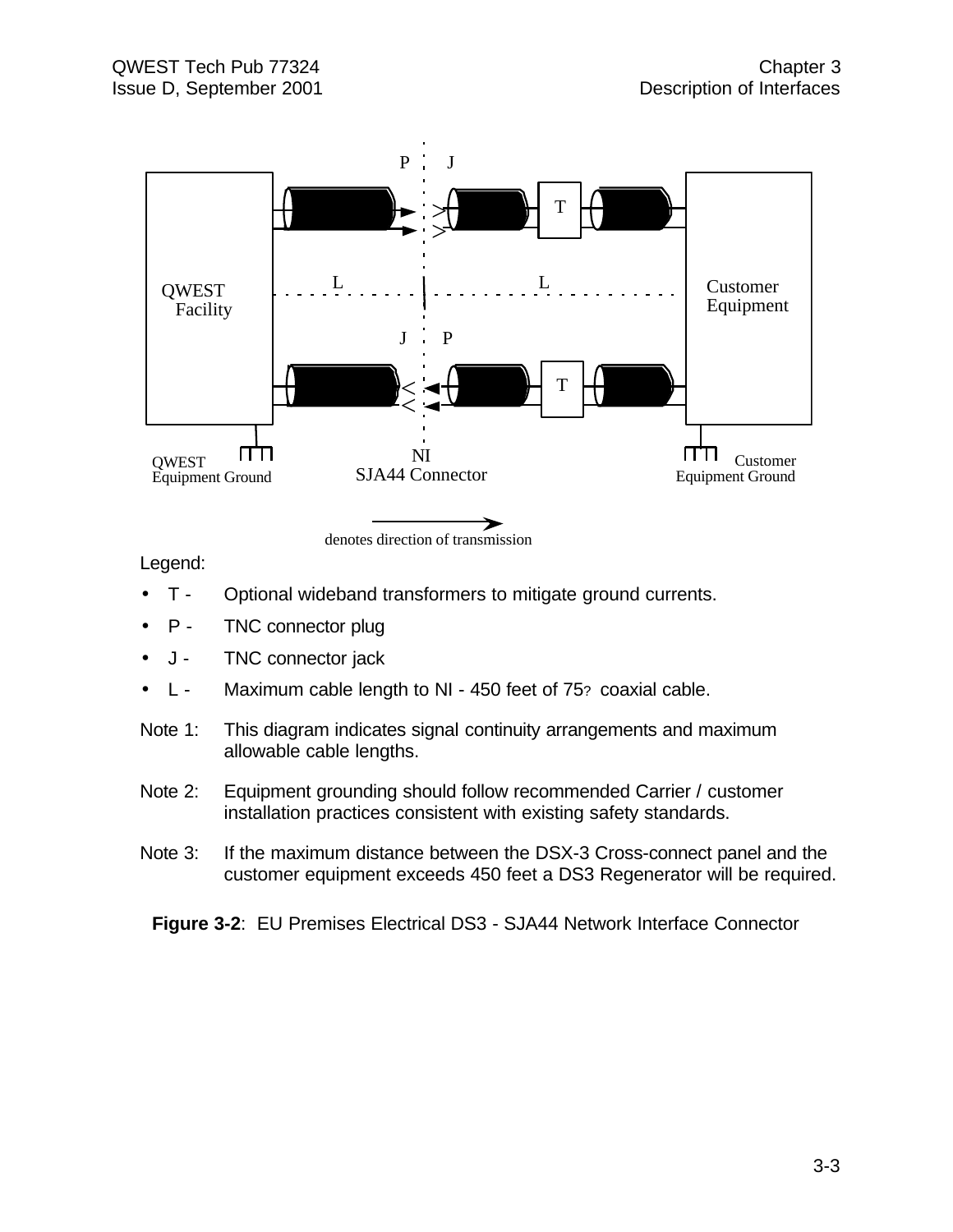|    | <b>Chapter and Section</b> |                                                                    | Page |
|----|----------------------------|--------------------------------------------------------------------|------|
| 4. |                            | Network Channel (NC) and Network Channel Interface (NCI) Codes 4-1 |      |
|    | 4.1                        |                                                                    |      |
|    |                            | 4.1.1 Electrical DS3 Interface NCI Code Options  4-1               |      |
|    |                            |                                                                    |      |
|    |                            |                                                                    |      |
|    | 4.2                        |                                                                    |      |
|    |                            |                                                                    |      |
|    |                            |                                                                    |      |
|    | 4.3                        |                                                                    |      |
|    | 4.4                        |                                                                    |      |
|    | 4.5                        |                                                                    |      |
|    |                            |                                                                    |      |
|    |                            | 4.5.2 NC and NCI Code Combinations for Asynchronous                |      |
|    |                            |                                                                    |      |
|    | Еі <u>дны хал</u>          |                                                                    |      |

#### **Figures**

| 4-4 NC Codes for Electrical and Optical Asynchronous DS3 Channels (2 of 2) 4-8 |  |
|--------------------------------------------------------------------------------|--|

#### **Tables**

| $4 - 1$ | Informational NCI Codes Used for Ordering Various Asynchronous             |  |
|---------|----------------------------------------------------------------------------|--|
|         |                                                                            |  |
| $4 - 2$ | Multiplexed Asynchronous DS3 Radio Frequency Interfaces – NC               |  |
|         |                                                                            |  |
| $4 - 3$ | NC and NCI Codes for Asynchronous Digital Fiber Interface Channel  4-6     |  |
| $4 - 4$ | NC Codes for Electrical and Optical Asynchronous DS3 Channels (2 of 2) 4-7 |  |
| 4-5     | Technical (Non-capacity) DS3 Electrical Interface NCI Codes 4-8            |  |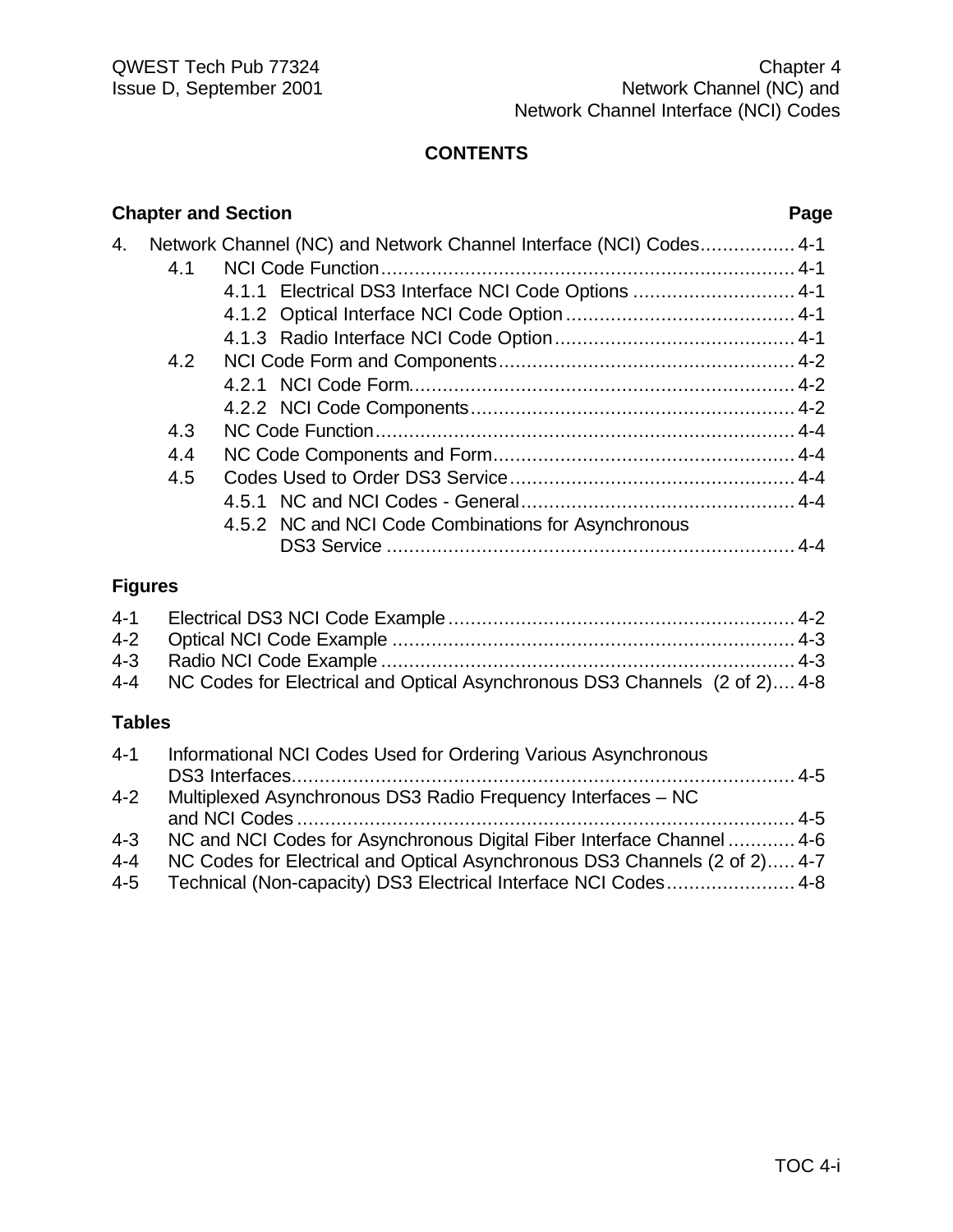#### **4. Network Channel (NC) and Network Channel Interface (NCI) Codes**

NC and NCI codes convey service and technical parameters. This chapter explains the codes in a general manner and then it provides specific code combinations to aid in ordering DS3 service. NC and NCI codes are provided by the customer to the QWEST Service Representative at the time a request for DS3 service is initiated.

#### **4.1 NCI Code Function**

Signal specifications information at an interface are encoded into *NCI codes*. For DS3 service, the NCI code may convey capacity. Customers provide an NCI code to QWEST to advise the Engineer of the specific technical customer requirements at a Network Interface and to convey capacity, given as quantities of DS3.

DS3 NCI options include:

#### **4.1.1 Electrical DS3 Interface NCI Code Options**

NCI coding for DS3 interfaces identifies two applications:

- M23 multiplex
- M23 multiplex with C-Bit Parity

Each application has multiple options for capacity, which are outlined in the Tables 4- 1 through 4-5. The capacity number indicates the number of DS3 channels reserved by the customer.

As noted in an earlier chapter, QWEST provides an option for DS3 to DS1 Central Office (CO) multiplexing with the M23 multiplex application.

#### **4.1.2 Optical Interface NCI Code Option**

Multiple Asynchronous DS3 channels may be ordered multiplexed and transported within a higher bit-rate bandwidth on fiber optic cable to a fiber optic interface. NCI coding for optical interfaces permits a choice of reserved DS3 capacity.

#### **4.1.3 Radio Interface NCI Code Option**

Multiple Asynchronous DS3 channels may be ordered multiplexed and transported within a higher bit-rate bandwidth on a microwave radio channel. The "interface" exists within the radio signal transmission path. NCI coding permits a choice of reserved DS3 capacity and of radio frequency band.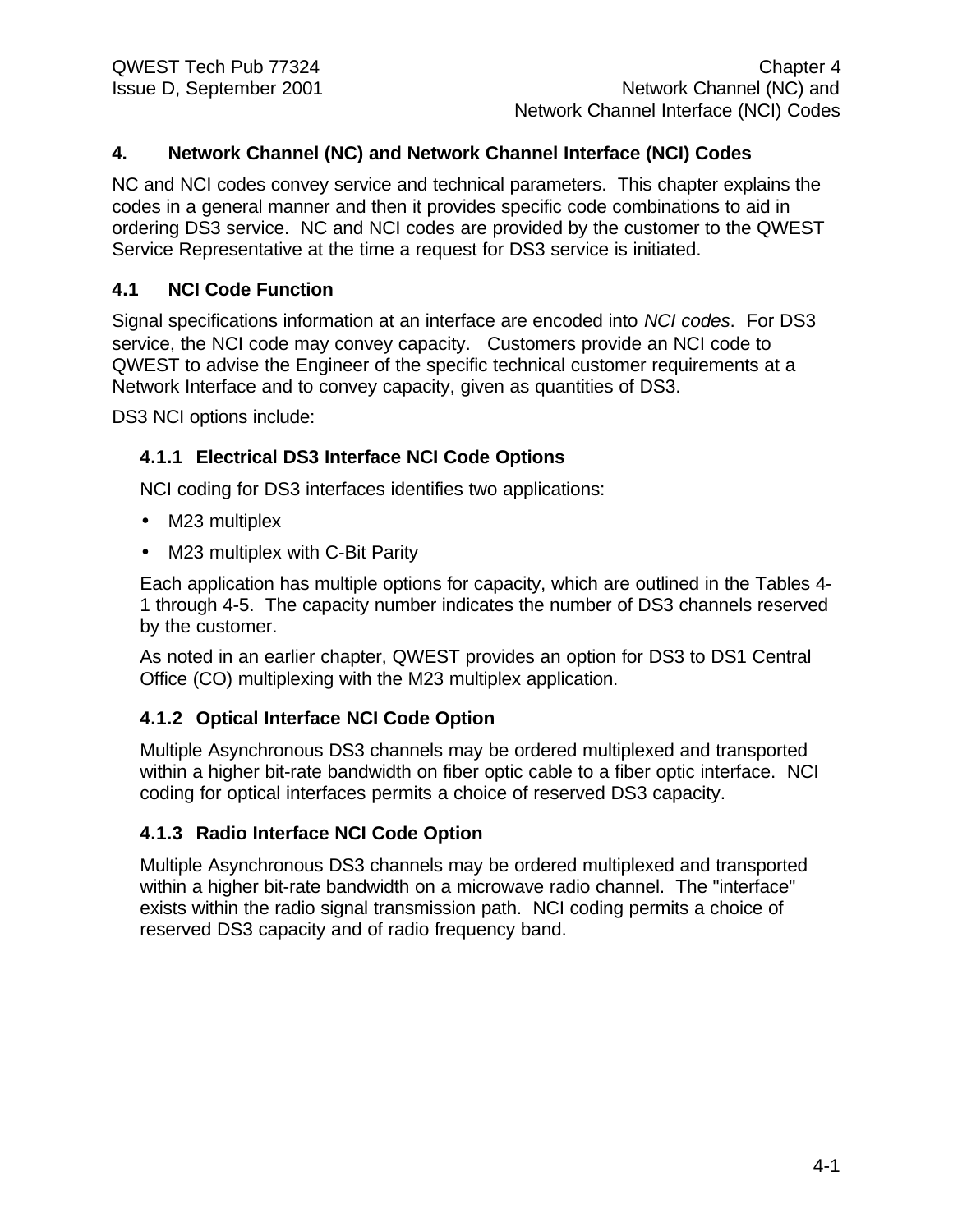#### **4.2 NCI Code Form and Components**

The full NCI code format has fields not used for digital services. Only those fields relevant to DS3 interfaces are discussed here.

#### **4.2.1 NCI Code Form**

An NCI code has the form *04DS6.44*. The period between the numbers is a delimiter, which is used for improved clarity. It causes the *Protocol Option Code*, discussed later, to stand-out. An NCI code has no dashes (-).

#### **4.2.2 NCI Code Components**

Digital NCI Codes have four components as shown in Figure 4-1 through 4-5. Figure 4-1 provides an example of an electrical DS3 interface NCI code, Figure 4-2 is an example of an optical interface NCI code, and Figure 4-3 is a radio frequency interface NCI code example.

04 DS 6 . 44 This example is the DS3 M23 multiplex application without C-Bit Parity. Impedance. For DS3 interfaces the code is always 6 denoting 75 Ohms. The period following the 6 is a delimiter for clarity. Protocol Code. This code is always DS for electrical DS3 interfaces. Number of wires at the interface. For DS3 interfaces, the code is always 04 denoting a 4-wire interface. Protocol Option Code . This code is a variable. 44 denoes the DS3 rate of 44.736 Mbit/s, and it denotes the application. A suffix may denote an application option or Capacity.

#### **Figure 4-1**: Electrical DS3 NCI Code Example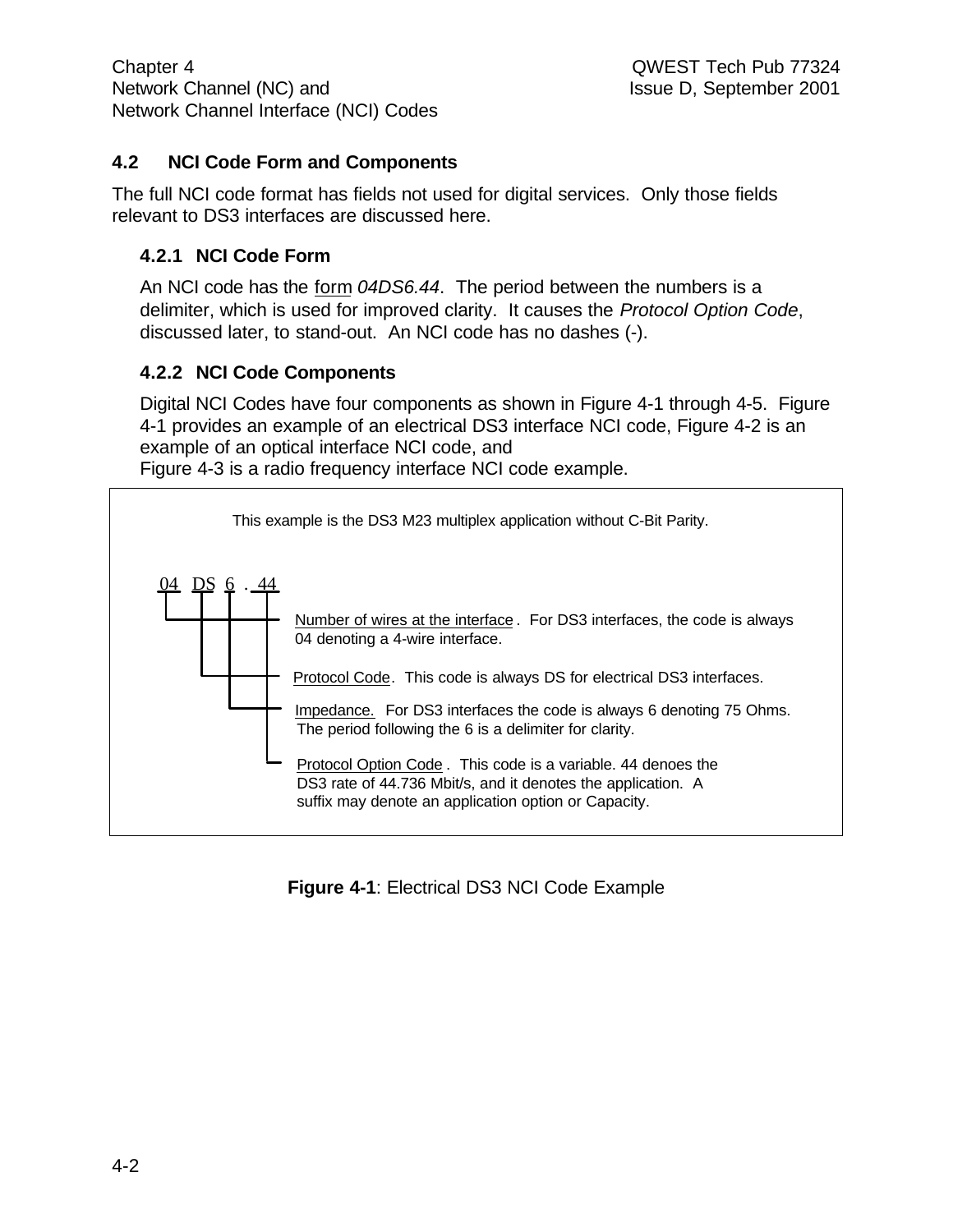

#### **Figure 4-2**: Optical NCI Code Example



#### **Figure 4-3**: Radio NCI Code Example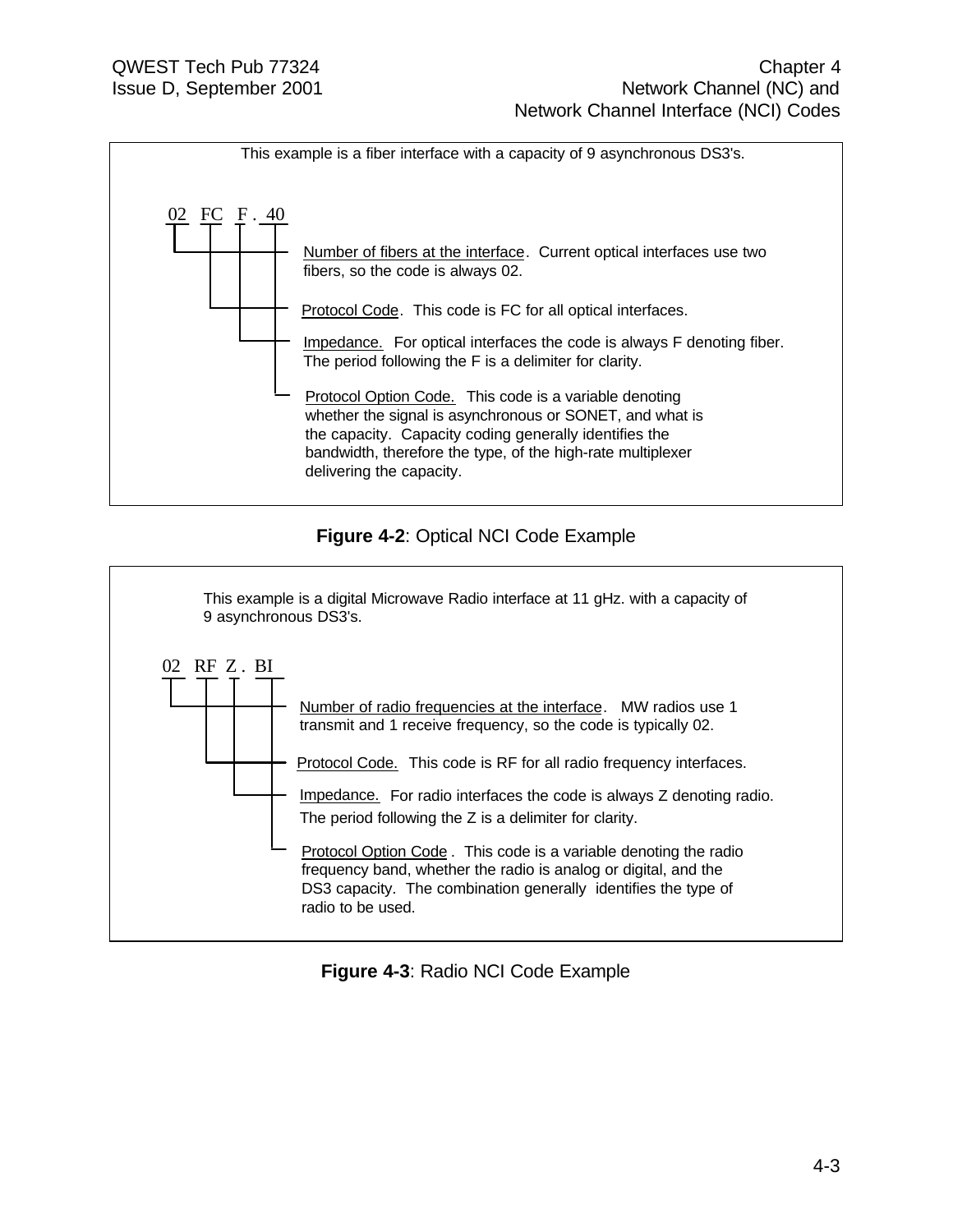#### **4.3 NC Code Function**

Primarily, service considerations are encoded into *NC codes*. Additionally, an NC code may repeat technical information that is contained within the NCI code or missing from the NCI when the NCI is used to convey capacity information. The NC code is specified by the customer to advise QWEST of the required service connection of the channel.

#### **4.4 NC Code Components and Form**

An NC code consists of four alpha/numeric characters, which may include a dash (-). There are neither spaces nor delimiters between the characters.

- For electrical DS3 channel interfaces the first two characters are HF. An example of the form is *HF-4* .
- Multiplexed Asynchronous DS3 optical interfaces use the electrical DS3 NC codes. See *a.*
- For radio interfaces the first two characters are LY. An example of the form is *LYDM* .

The third and fourth characters are variable to denote additional interface and service features as described in following sections.

#### **4.5 Codes Used to Order DS3 Service**

#### **4.5.1 NC and NCI Codes - General**

NC and NCI codes used to order QWEST DS3 Services are listed in the following tables. Codes for the service desired must be specified by the customer when ordering High Capacity Digital Special Access services.

#### **4.5.2 NC and NCI Code Combinations for Asynchronous DS3 Service**

The informational NCI Codes listed in Table 4-1 and the NCI codes listed in Table 4-2 and Table 4-3 below are the codes customers will use when ordering Electrical and Optical Asynchronous DS3 Services. For information regarding other DS3 Services such as QWEST Self-Healing Network Service (SHNS) and Self Healing Alternate Route Protection (SHARP) refer to Technical Publications 77332 and 77340 respectively.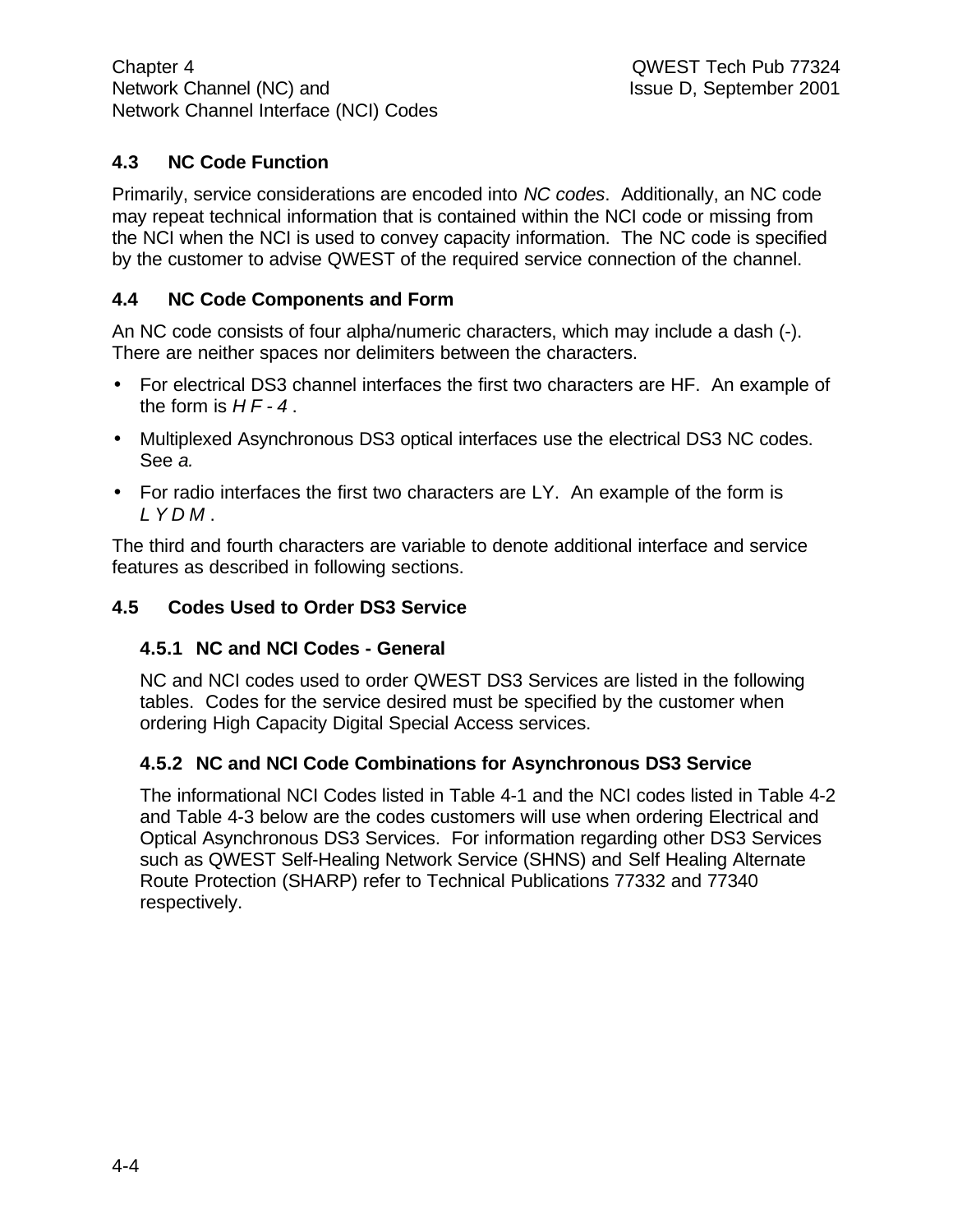| <b>CAPACITY</b><br>Asynchronous<br>DS3s | <b>NCI Codes</b><br>for ordering Electrical<br>DS3 Interfaces | <b>NC Codes</b> |
|-----------------------------------------|---------------------------------------------------------------|-----------------|
| 1 DS3                                   | 04D56.44A                                                     |                 |
| 2 DS3                                   | 04D56.44B                                                     | $U$ se N $C$ l  |
| 3 DS3                                   | 04D56.44C                                                     | codes with      |
| $6$ DS3                                 | 04D56.44E                                                     | compatible      |
| 9 DS3                                   | 04D56.44F                                                     | NC codes        |
| 12 D.S.3                                | 04D56.44G                                                     | i n             |
| 24 DS3                                  | 04D56.44N                                                     | Table 4-4       |
| 36 DS3                                  | 04 D S 6 . 44 J                                               |                 |

#### **Table 4-1:** Informational NCI Codes Used for Ordering Various Asynchronous DS3 Interfaces

#### **Table 4-2:** Multiplexed Asynchronous DS3 Radio Frequency Interfaces - NC and NCI Codes

| <b>CAPACITY</b> | <b>NCI Codes</b>   | <b>NCI Codes</b>  | NC Code | NC Code      | Definition     |
|-----------------|--------------------|-------------------|---------|--------------|----------------|
| Asynchronous    | for 6 gHz. Radio   | for 11 gHz. radio |         |              |                |
| DS3s            |                    |                   |         | char $1 - 2$ | char $3-4$     |
| 3 DS3           | $02$ R F Z . A C   | $02RFZ$ .BC       | LYDM    | IY           | DM             |
| $6$ DS3         | $02$ R F Z . A F   | $02RFZ$ . BF      | LYDM    | Digital      | Central Office |
| 9 DS3           | $02$ R F Z . A I   | 02RFZ.B1          | LYDM    | Radio        | Multiplexer    |
| 12 DS3          | $02$ R F Z $.$ A L | $02RFZ$ .BL       | LYDM    |              |                |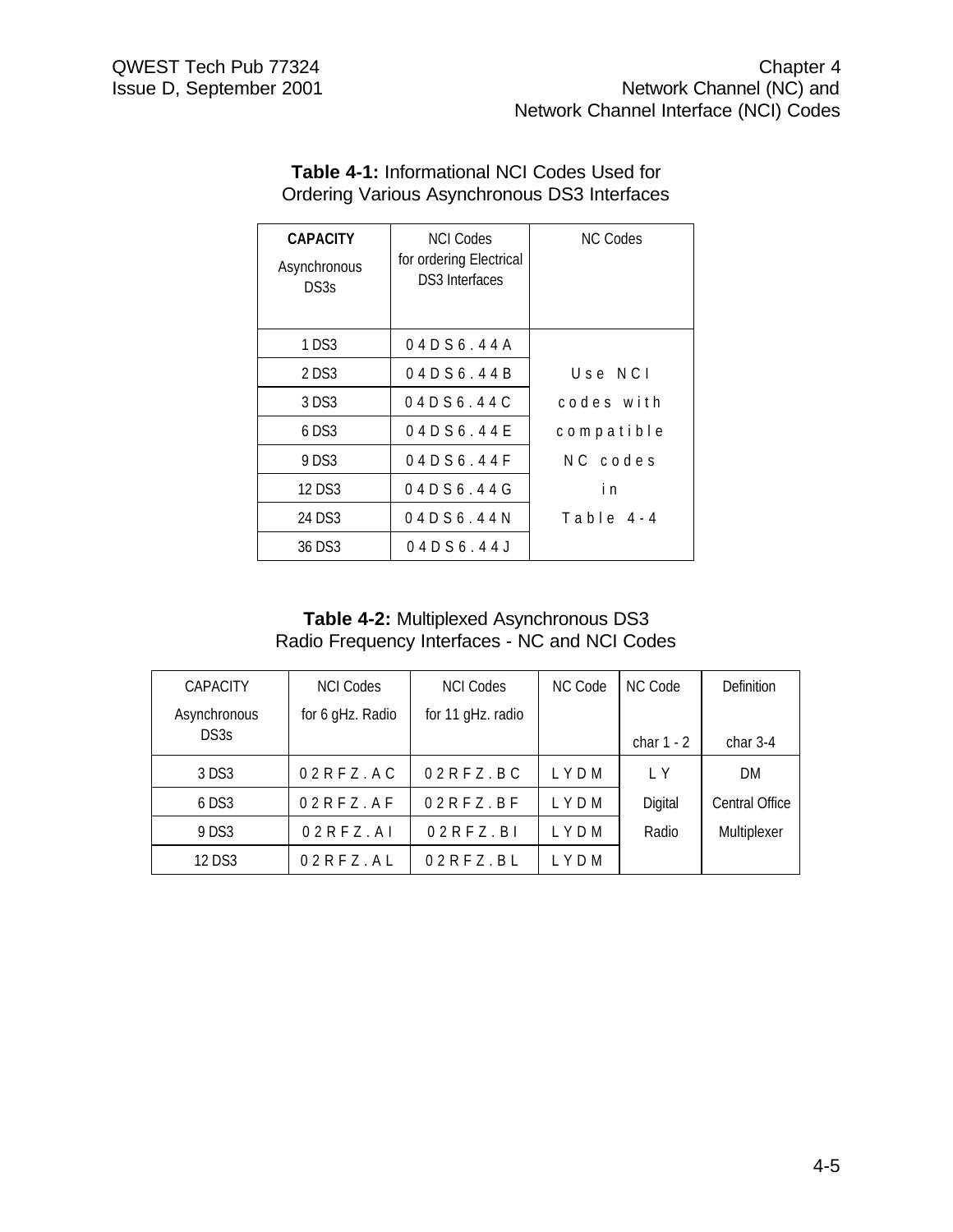| Number  | <b>NCI Codes</b> | NC Code   | <b>NC Code</b> | definition     |
|---------|------------------|-----------|----------------|----------------|
| of DS3s |                  |           |                |                |
|         |                  |           | char $1 - 3$   | char 4         |
| 2 DS3   | 02FCF.90         | $H H - M$ | H H -          | M              |
| 3 DS3   | 02FCF.13         | $H H - M$ |                |                |
| 6 DS3   | 02FCF.27         | $H H - M$ |                |                |
| 9 DS3   | 02FCF.40         | $H H - M$ | Digital        | Central Office |
| 12 DS3  | 02FCF.54         | $H H - M$ | Fiber          | Multiplexer    |
| 18 DS3  | 02FCF.81         | $H H - M$ |                |                |
| 24 DS3  | 02FCF.12         | $H H - M$ |                |                |
| 36 DS3  | 02FCF.16         | $H H - M$ |                |                |

#### **Table 4-3:** NC and NCI Codes for Asynchronous Digital Fiber Interface Channel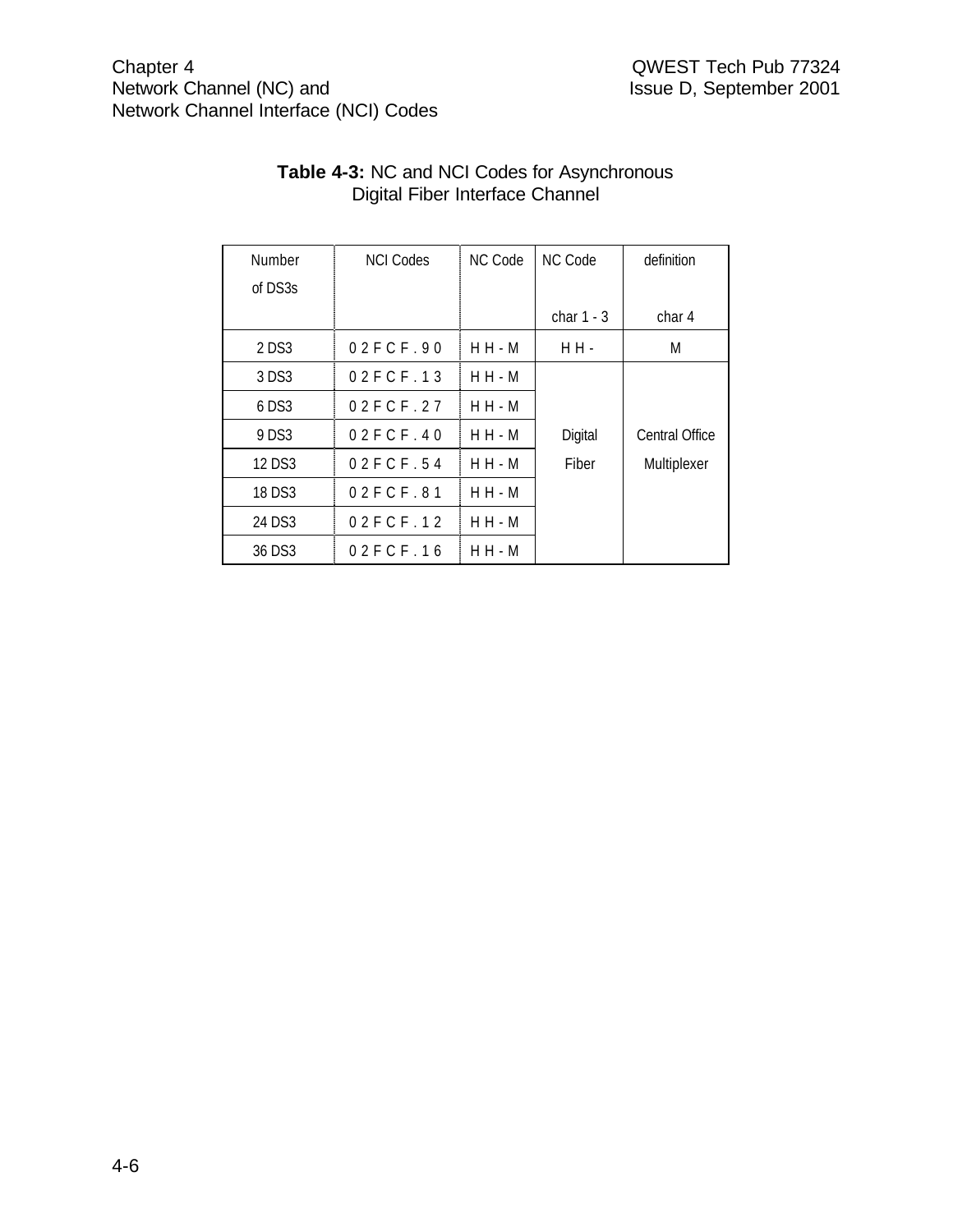| <b>Table 4-4: NC Codes for Electrical and</b> |  |
|-----------------------------------------------|--|
| Optical Asynchronous DS3 Channels (2 of 2)    |  |

| <b>NC Code definition</b>                                                                                                                                       |                          |                                                                                                                                                            |
|-----------------------------------------------------------------------------------------------------------------------------------------------------------------|--------------------------|------------------------------------------------------------------------------------------------------------------------------------------------------------|
| <b>Characters 1-3</b>                                                                                                                                           |                          | <b>Character 4</b>                                                                                                                                         |
|                                                                                                                                                                 |                          | None (customer premises-to-customer<br>premises channel, or customer premises to<br>CO channel terminated on DSX-3 Cross-<br>connect panel)                |
|                                                                                                                                                                 | М                        | Central Office Multiplexing (DS1 Clear<br>Channel Capability optioning capability not<br>specified)                                                        |
| HF- for individual DS3 Channels                                                                                                                                 | Y                        | Central Office Multiplexing from DS3 to DS1<br>at both the A and Z Central Offices (DS1<br>Clear Channel Capability optioning capability<br>not specified) |
| DS3 signal with M23 Multiplex format per<br>ANSI T1.107a-1990 and Bellcore TR-INS-000342 for<br>individual DS3 Channels                                         | $\mathbf{1}$             | Central Office Multiplexing. Multiplexer can<br>be optioned for one DS1 Clear Channel at a<br>time using B8ZS line code.                                   |
|                                                                                                                                                                 | 4                        | Central Office Multiplexing. Multiplexer can<br>be optioned for four DS1 Clear Channel at a<br>time using B8ZS line code.                                  |
|                                                                                                                                                                 | 7                        | Central Office Multiplexing. Multiplexer can<br>be optioned for seven DS1 Clear Channel at<br>a time using B8ZS line code.                                 |
| HFC- for individual DS3<br>Channels<br>DS3 signal with M23 Multiplex format and C-Bit Parity<br>application per ANSI T1.107a-1990 and Bellcore<br>TR-INS-000342 | $\overline{\phantom{0}}$ | None (Same definition as for "-"<br>above)                                                                                                                 |
| HFX-for individual DS3 Channels<br>DS3 signal with M23 Multiplex format per<br>ANSI T1.107a-1990 and Bellcore TR-INS-000342 for<br>Central Office Cross-connect |                          | None (customer premises-to-customer<br>premises)                                                                                                           |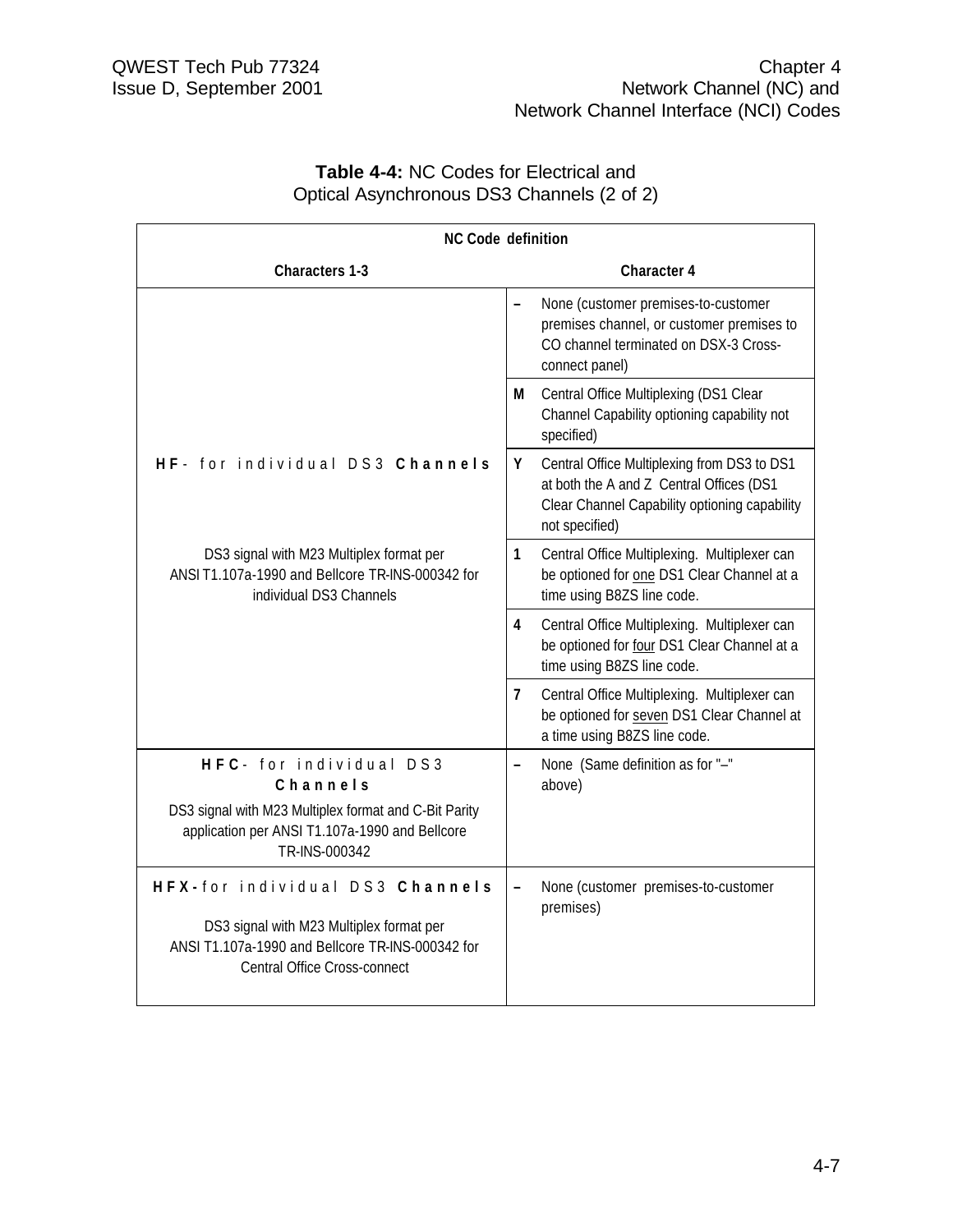#### **Table 4-4:** NC Codes for Electrical and Optical Asynchronous DS3 Channels (2 of 2)

|                                                                                          | M | Central office Multiplexing (DS1 Clear<br>Channel Capability optioning not specified),<br>and Central Office Cross-connect (i.e. this<br>Service terminates at the DSX-3 panel, or<br>equivalent, in a USW CO) |
|------------------------------------------------------------------------------------------|---|----------------------------------------------------------------------------------------------------------------------------------------------------------------------------------------------------------------|
| HH- for Capacity transport<br>of DS3                                                     | M | Central Office Multiplexing (Digital Fiber to<br>DS3)                                                                                                                                                          |
| DS3 signal with M23 Multiplex format per<br>ANSI T1.107a-1990 and Bellcore TR-INS-000342 |   |                                                                                                                                                                                                                |

The NCI codes listed in Table 4-5 are the valid technical coding iteration for the Asynchronous DS3 electrical interfaces QWEST provides. They are not used at this time when ordering QWEST DS3 service, because QWEST uses the informational NCI codes listed in Table 4-1 to convey capacity information, which requires a different set of codes. The exception is that the codes in Table 4-5 are used to order physical or virtual, Expanded Interconnect Channel Termination (EICT) for DS3 as documented in QWEST Service Publication 77201.

| Table 4-5: Technical (Non-capacity) DS3 Electrical Interface NCI Codes |
|------------------------------------------------------------------------|
|------------------------------------------------------------------------|

| <b>NCI</b> | <b>Description</b>                                                                                                    |
|------------|-----------------------------------------------------------------------------------------------------------------------|
| 04D56.44   | DS3 signal with M23 Multiplex format application per<br>ANSI T1.107a-1990 and Bellcore TR-INS-000342                  |
| 04D56.441  | DS3 signal with M23 Multiplex format and C-Bit Parity application<br>per ANSI T1.107a-1990 and Bellcore TR-INS-000342 |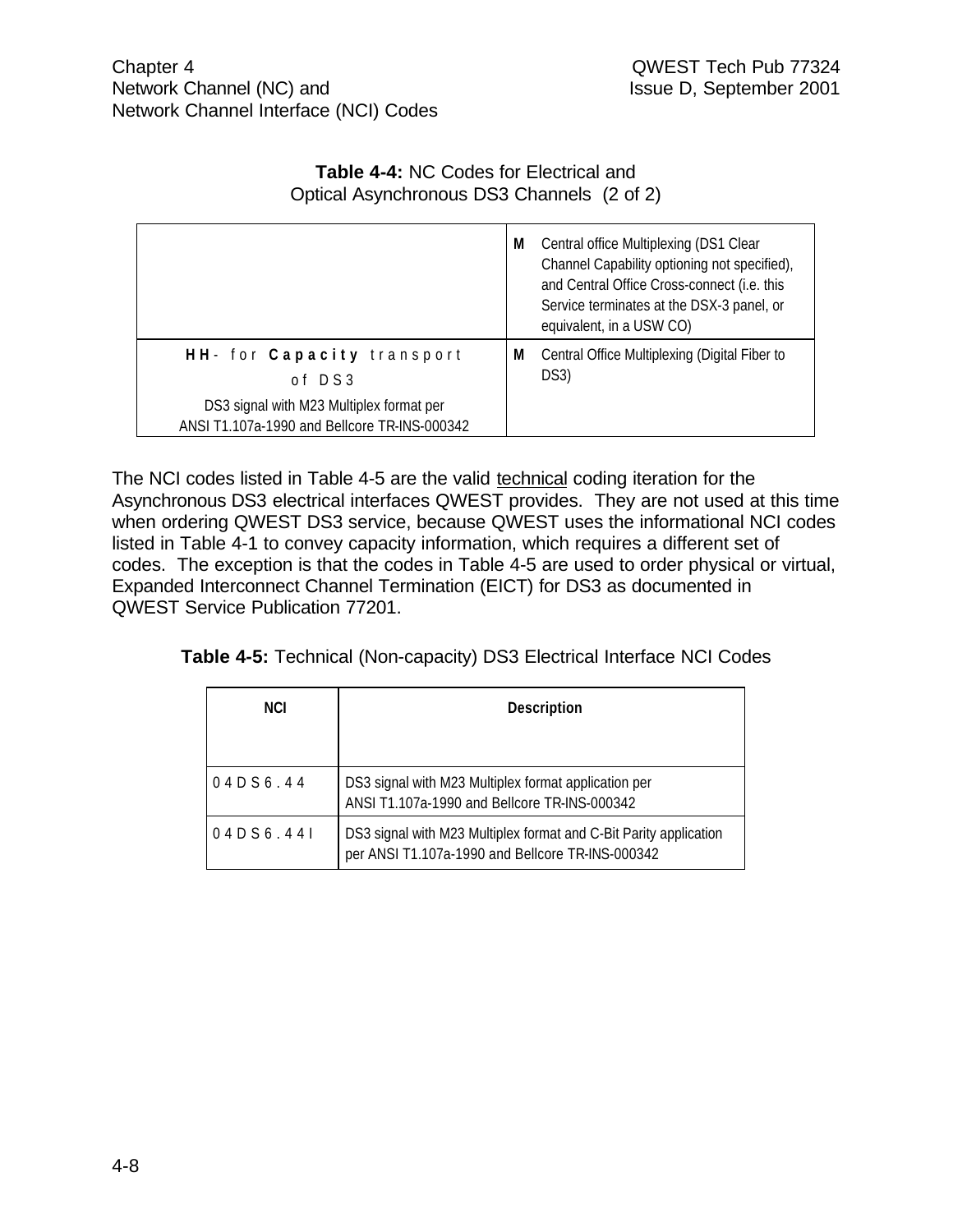#### **Chapter and Section Page**

| 5.            |     |  |  |  |
|---------------|-----|--|--|--|
|               | 5.1 |  |  |  |
|               | 5.2 |  |  |  |
|               |     |  |  |  |
|               |     |  |  |  |
|               | 5.3 |  |  |  |
|               | 5.4 |  |  |  |
|               | 5.5 |  |  |  |
|               | 5.6 |  |  |  |
|               | 5.7 |  |  |  |
| <b>Tables</b> |     |  |  |  |
| $5 - 1$       |     |  |  |  |
| $5 - 2$       |     |  |  |  |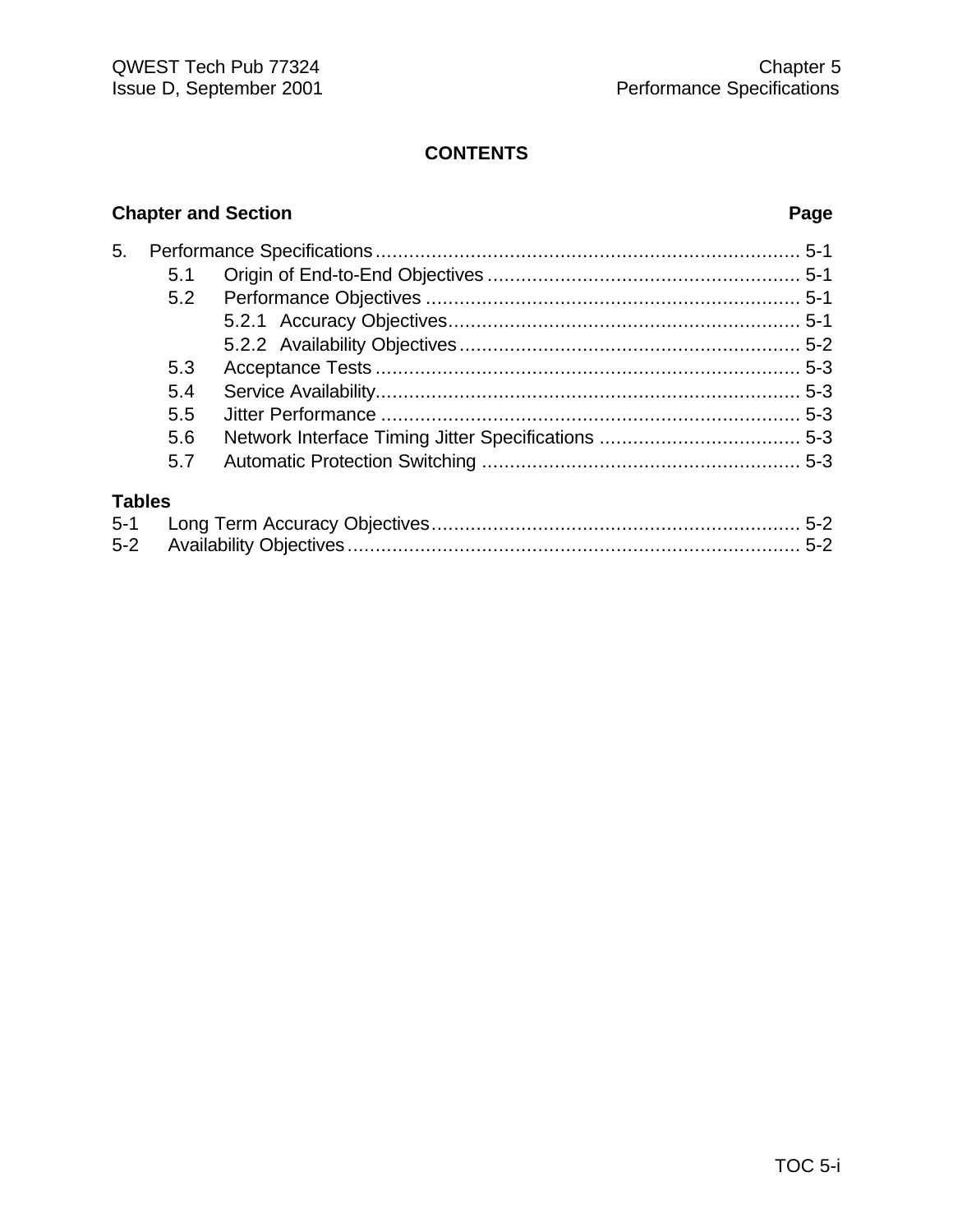#### **5. Performance Specifications**

#### **5.1 Origin of End-to-End Objectives**

Because performance varies, objectives must be determine with consideration for the statistical distribution of the components in the individual provider portions. Generally, error performance distributions have two components:

- A Poison-like distributed background bit error rate
- Episodes of clustered error events superimposed on the above

The majority of modern digital systems have been engineered such that the poison components is low relative to objectives. The episodic component is difficult to model, but for today's architecture, facilities and equipment, certain statistical properties are observed.

There are large fractions of days, which are error free and a wide variation in the number of Errored Seconds (ES) or Severely Errored Seconds (SES) on days with errors. The probability that all provider portions would simultaneously operate at the worst end of their individual performance distribution is low, it follows that the end-to-end performance objectives will be greater than the largest objective among the carrier portions, but less than the linear sum of the objectives of all portions.

#### **5.2 Performance Objectives**

Accuracy and availability performance objectives are used as an aid in designing, developing, and maintaining the QWEST networks providing digital services. For long term performance objectives parameters for dedicated digital services consults ANSI T1. 503-1989. Factors such as technology mix, geographic factors isolated events, etc., may impact individual circuit performance.

#### **5.2.1 Accuracy Objectives**

Accuracy performance objectives are established in terms of the parameters provided in Table 5-1 below. It is important to note that long term accuracy objective is stated in 30 days or more. ES and SES characterize the transmission quality of the service and are used to derive the test limits.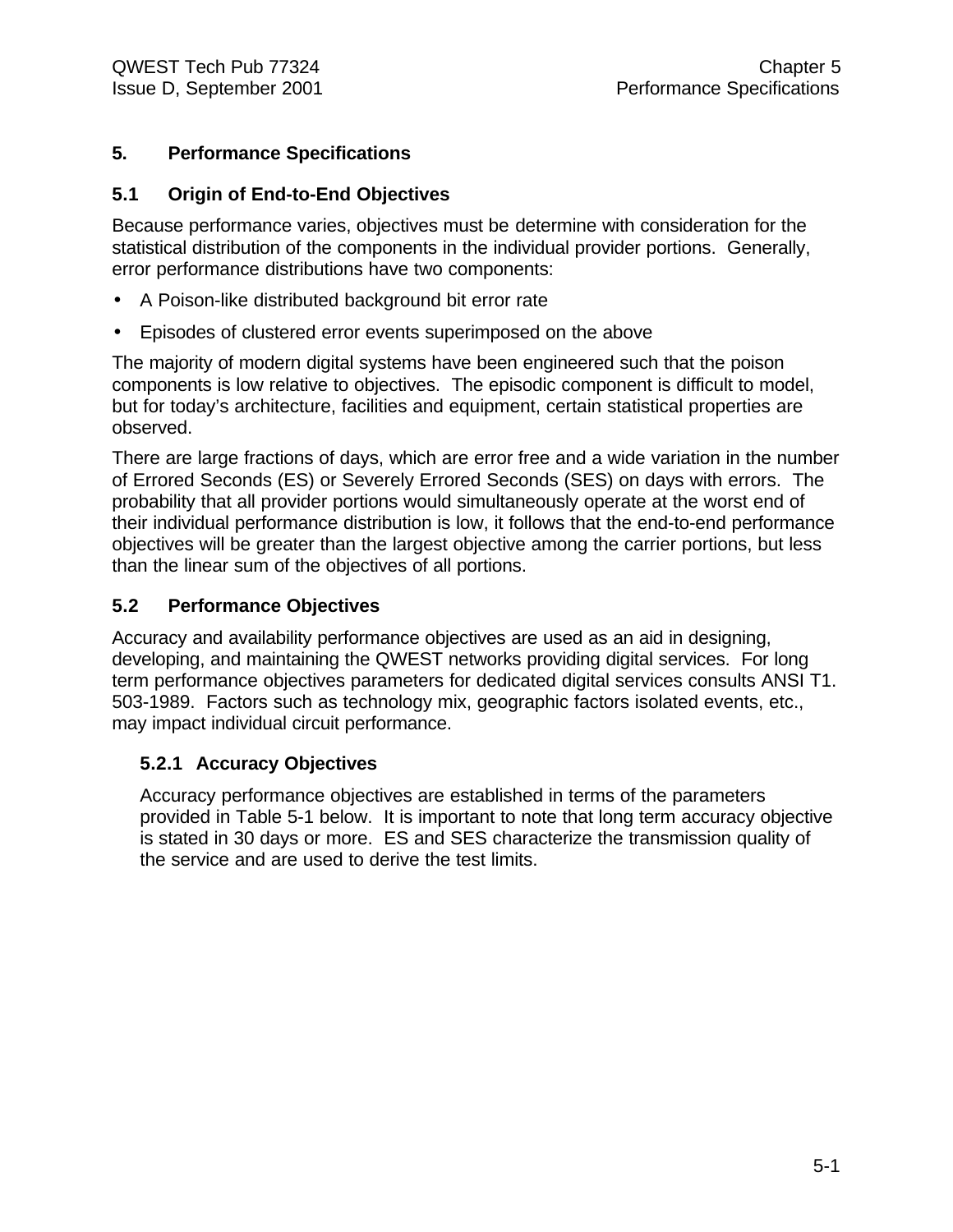| <b>SEGMENT</b>                                                  | PARAMETER    | 44.736 MBIT/S |  |
|-----------------------------------------------------------------|--------------|---------------|--|
| END-TO-END                                                      | %FS<br>1.000 |               |  |
|                                                                 | %SES         | 0.035         |  |
| Transit                                                         | %ES          | 0.500         |  |
|                                                                 | %SES         | 0.025         |  |
| Access                                                          | %ES          | 0.500         |  |
|                                                                 | %SES         | 0.010         |  |
| NOTE - Actual performance may not meet objectives at all times. |              |               |  |

#### **Table 5-1:** Long Term Accuracy Objectives

#### **5.2.2 Availability Objectives**

Availability objectives are established in terms of the parameters provided in Table 5- 2. Short Interruption Event Count (SIEC) and Percent (%) Availability characterize the usability of the service over time.

A service is assumed to be in the Available state unless a transition to the Unavailable state is observed without a subsequent transition to the available state. The transition between the Available and Unavailable states are:

- Transition to the Unavailable state occurs either at the beginning of 10 consecutive SESs.
- Transition to the Available state occurs at the beginning of 10 consecutive seconds none of which is SES.

| <b>SEGMENT</b>                                            | PARAMETER              | 44.736 MBIT/S |  |  |  |
|-----------------------------------------------------------|------------------------|---------------|--|--|--|
| END-TO-END                                                | % Service Availability | 99.830        |  |  |  |
|                                                           | (Annual)               |               |  |  |  |
|                                                           | $%$ SIFC               | <b>Note</b>   |  |  |  |
|                                                           | (Monthly)              |               |  |  |  |
| Transit                                                   | % Service Availability | 99.930        |  |  |  |
|                                                           | (Annual)               |               |  |  |  |
|                                                           | % SIEC                 | <b>Note</b>   |  |  |  |
|                                                           | (Monthly)              |               |  |  |  |
| Access                                                    | % Service Availability | 99.950        |  |  |  |
|                                                           | (Annual)               |               |  |  |  |
|                                                           | % SIEC                 | <b>Note</b>   |  |  |  |
|                                                           | (Monthly)              |               |  |  |  |
| NOTE - Short Interruption Event (SIE) is a new parameter. |                        |               |  |  |  |
| These objectives are under study.                         |                        |               |  |  |  |

#### **Table 5-2:** Availability Objectives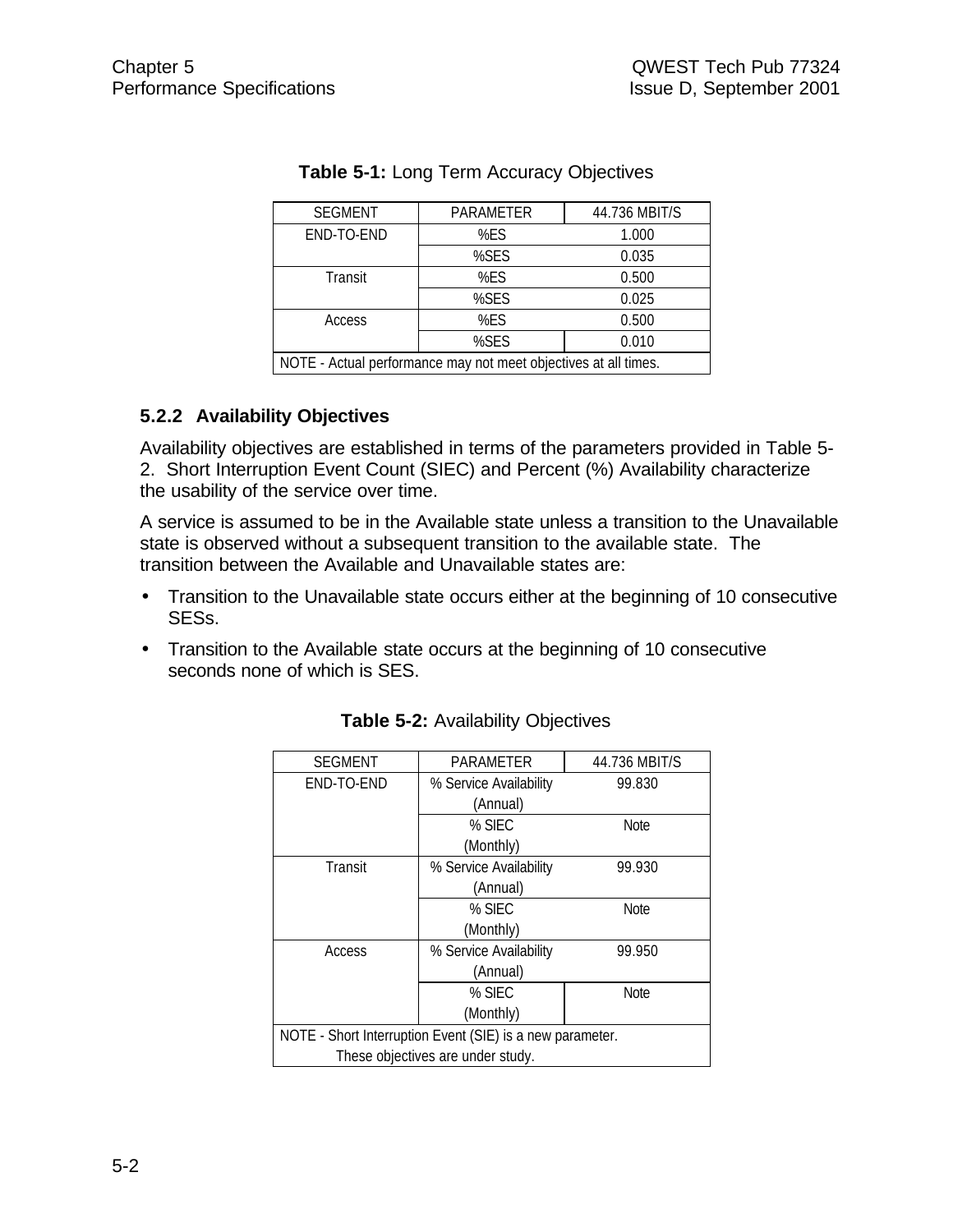#### **5.3 Acceptance Tests**

Loopback acceptance tests should be made using the one-way limits because one direction is likely to be controlling. If these fail, then appropriate one-way tests should be made.

#### **5.4 Service Availability**

The availability requirement for QWEST DS3 Service is 99.93 percent. Unavailability or outage is defined as any one-second interval with a line BER equal to or worse than 1X10<sup>-3</sup> BER. The corresponding outage equates to 79 minutes a year.

#### **5.5 Jitter Performance**

Timing jitter is defined as the short-term variations of the significant instances of a digital signal from their ideal positions in time, where short term implies phase oscillations of frequency greater than or equal to 10 Hertz (Hz).

#### **5.6 Network Interface Timing Jitter Specifications**

The limits given in Bellcore Technical Reference TR-NWT-000499 represent the maximum permissible levels of output jitter for Carrier-to-Carrier Network Interfaces. The Carrier-to-End-User Network Interface jitter requirements are addressed in ANSI T1.404-1989. The purpose of these limits is to limit broadband jitter appearing anywhere in the QWEST Network.

#### **5.7 Automatic Protection Switching**

Automatic protection switching is used to improve the availability and reliability performance of QWEST DS3 service by substituting standby equipment or alternate channels when failure occurs.

The protection switch will operate and switch the QWEST DS3 channel to the protection system when the BER reaches 1X10<sup>-6</sup> and operates at that BER for 10 seconds or longer.

Once a decision is made to switch to a protection system, the additional time required to complete the switch will not exceed 50 milliseconds.

The protection switch will operate and switch the QWEST DS3 channel back to the service line after the BER on the service line reaches 1X10<sup>-7</sup>. The switch will take place within 200 seconds of the time that the restoral BER is reached.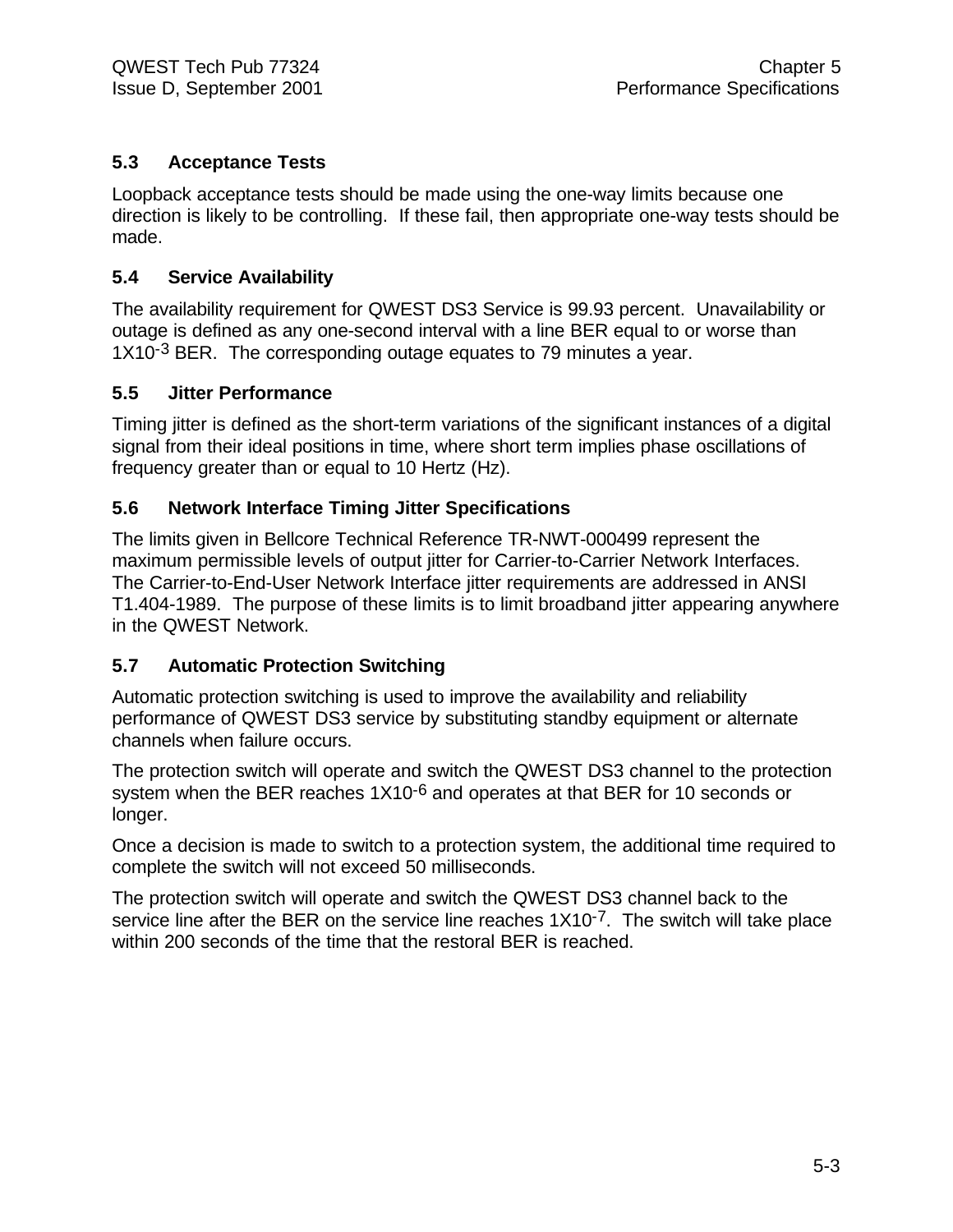#### **Chapter and Section Page**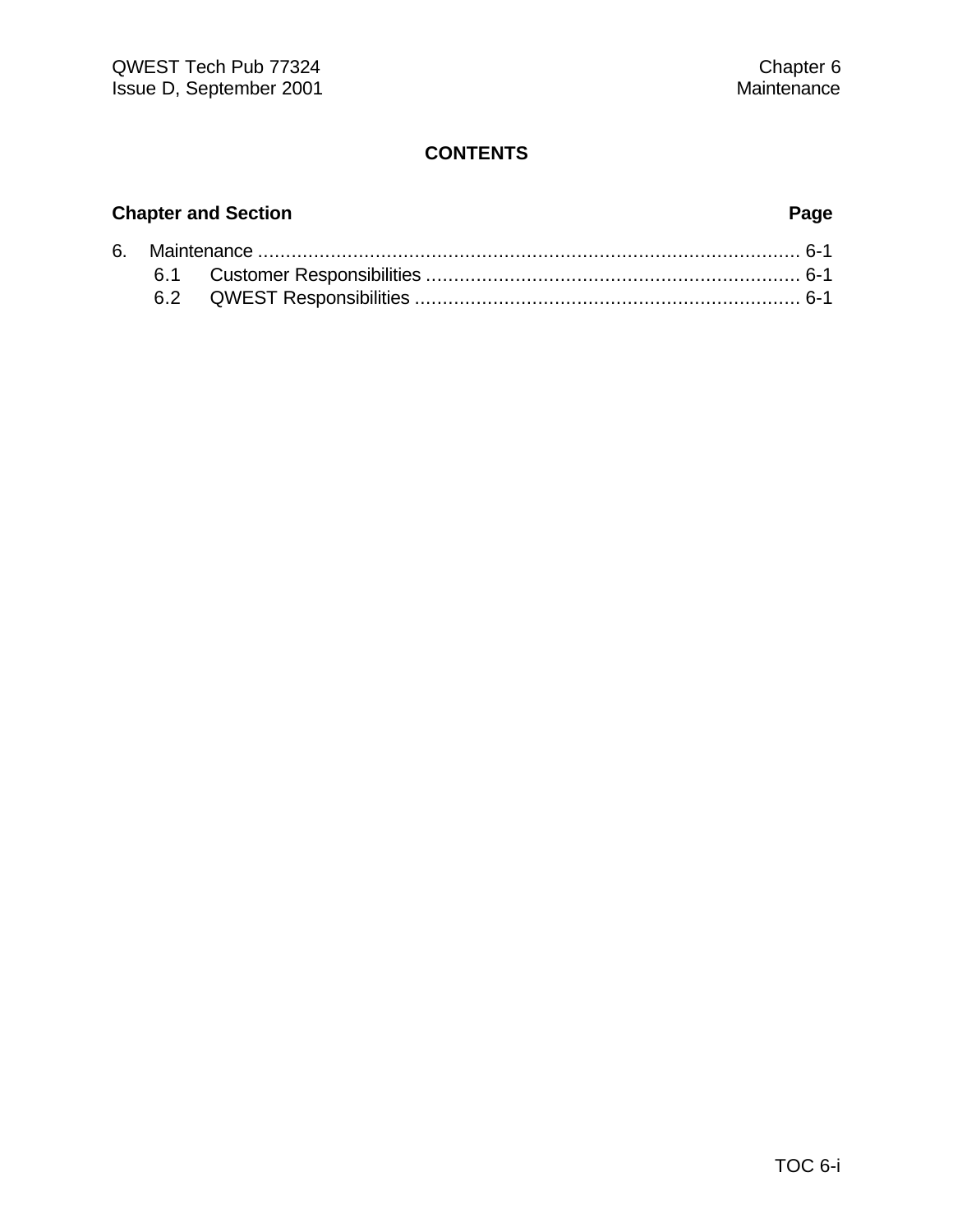#### **6. Maintenance**

#### **6.1 Customer Responsibilities**

The customer is responsible for all equipment and cable on the customer side of the Network Interface (NI) at their location. This will be at a DSX-3 Cross-connect panel or a SJA44 connector if the service is terminated in an electrical interface. For an optical interface the NI will be at the Fiber Distribution Panel (FDP). The NI for a radio channel will be at the faceplate of the transmit/receive antenna.

The customer or their agent must sectionalize the trouble and verify that the trouble is not in the customer owned equipment or cable before calling the QWEST Customer Service Center.

If the trouble is isolated to the customer owned equipment or cable, the customer is responsible for clearing the trouble and restoring the service to normal.

Joint testing between the customer location and a QWEST CO may sometimes be necessary to isolate the trouble.

#### **6.2 QWEST Responsibilities**

QWEST is responsible for all equipment and cable on their side of the NI at the customer location.

QWEST is responsible for maintaining the transmission facility between customer locations and between the CO Hub and the customer location.

QWEST will furnish the customer a trouble reporting telephone number.

Upon receipt of a trouble report, QWEST will initiate action within twenty minutes to clear the trouble.

QWEST will commit to a one hour maximum service restoral time in the event of a service interruption due to an electronic component failure. If the trouble is caused by a cable failure, the maximum service restoral time will be four hours.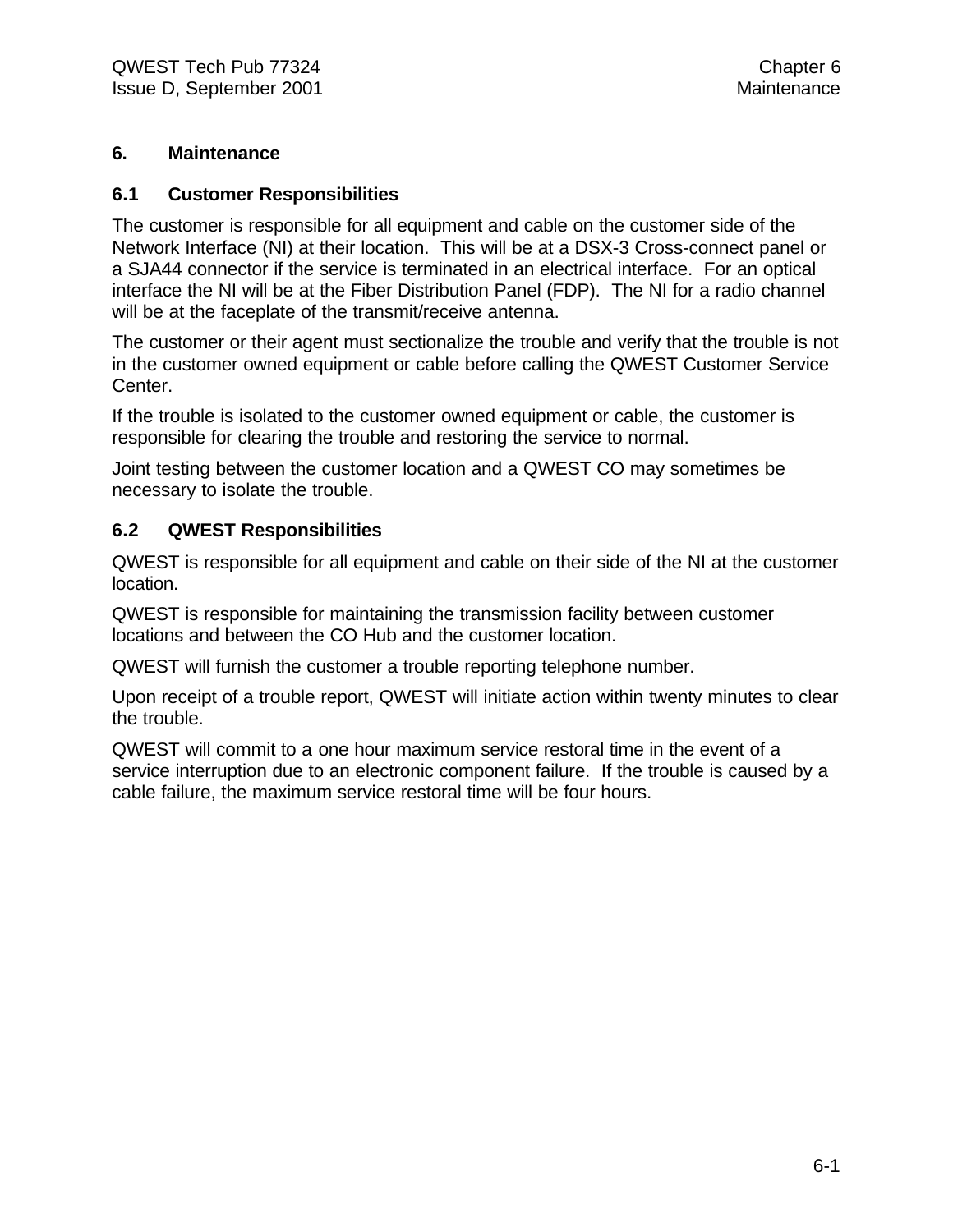### **Chapter and Section Page**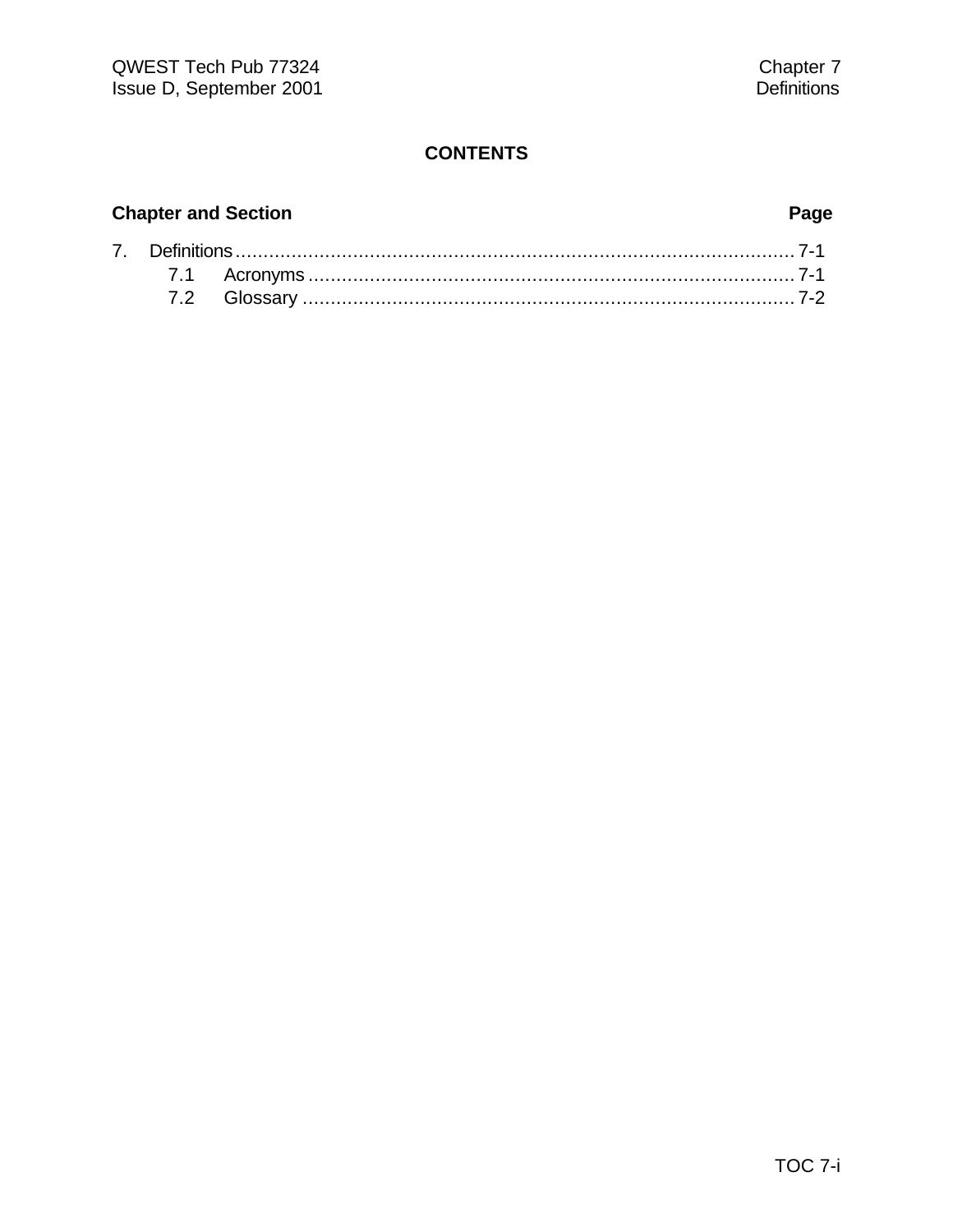#### **7. Definitions**

### **7.1 Acronyms**

| <b>ASR</b>     | <b>Access Service Request</b>                    |
|----------------|--------------------------------------------------|
| B8ZS           | <b>Bipolar With 8-Zero Substitution</b>          |
| CO             | <b>Central Office</b>                            |
| <b>CT</b>      | <b>Channel Termination</b>                       |
| <b>EICT</b>    | <b>Expanded Interconnect Channel Termination</b> |
| <b>ES</b>      | <b>Errored Second</b>                            |
| EU             | End-User                                         |
| <b>FDP</b>     | <b>Fiber Distribution Panel</b>                  |
| <b>LATA</b>    | Local Access and Transport Area                  |
| <b>NC</b>      | <b>Network Channel</b>                           |
| <b>NCI</b>     | <b>Network Channel Interface</b>                 |
| <b>NI</b>      | <b>Network Interface</b>                         |
| <b>POT</b>     | <b>Point Of Termination</b>                      |
| <b>RF</b>      | Radio Frequency                                  |
| <b>SES</b>     | <b>Severely Errored Second</b>                   |
| <b>SHARP</b>   | Self-Healing Alternate Route Protection          |
| <b>SHNS</b>    | <b>Self-Healing Network Service</b>              |
| <b>SIE</b>     | <b>Short Interruption Event</b>                  |
| <b>SIEC</b>    | <b>Short Interruption Event Count</b>            |
| <b>SYNTRAN</b> | Synchronous Transmission                         |
| ТC             | <b>Transport Channel</b>                         |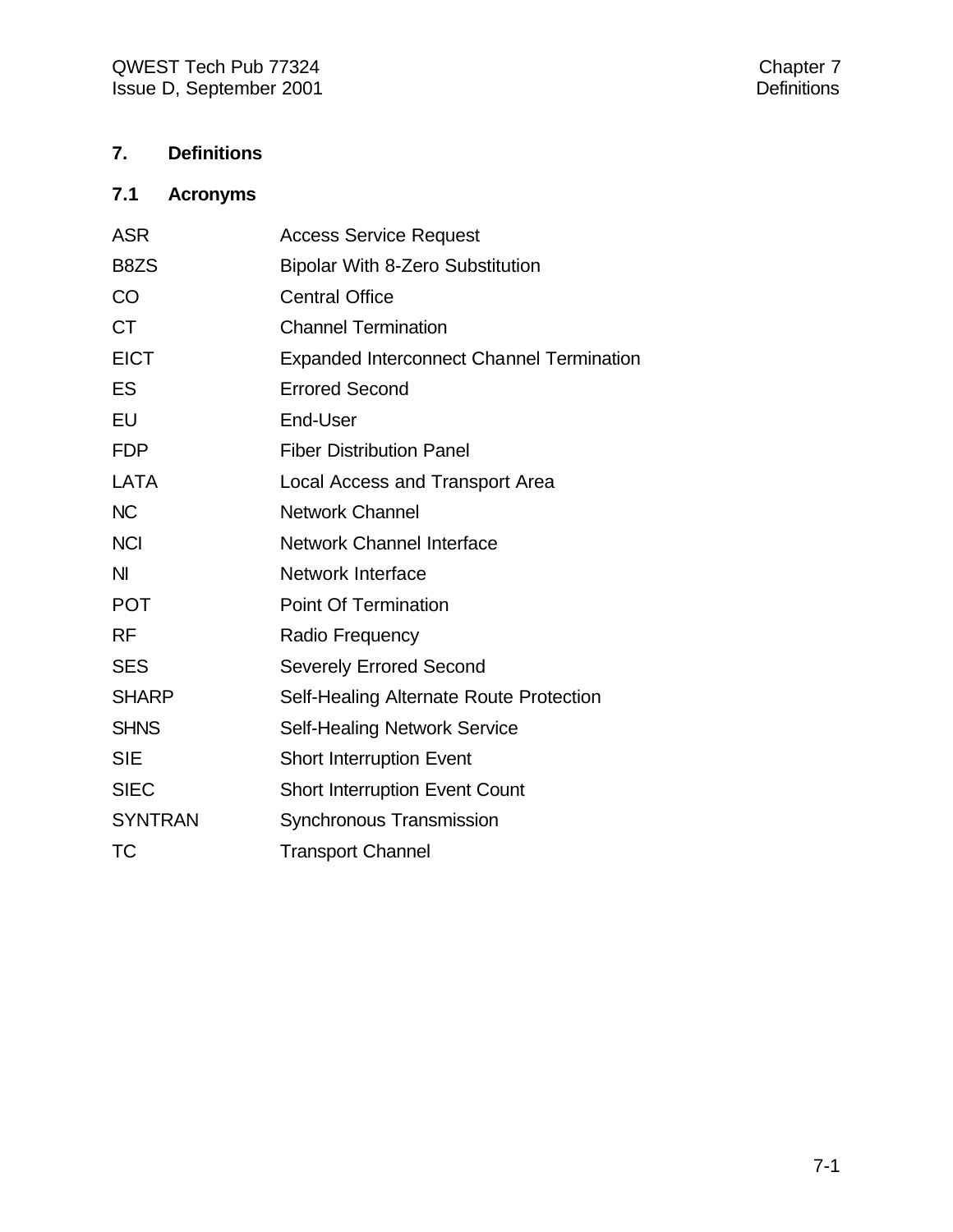#### **7.2 Glossary**

The following provides the meaning of the glossary terms used in this Publication.

#### **Bit (Binary Digit)**

A binary unit of information. It is represented by one of two possible conditions, such as the value 0 or 1, on or off, high potential or low potential, conducting or not conducting, magnetized or demagnetized. A Bit is the smallest unit of information, by definition.

#### **B8ZS (Bipolar With 8-Zero Substitution)**

Bipolar 8 Zero Substitution is an application of BPRZ and is an exception to the Alternate Mark Inversion (AMI) line-code rule. It is one method for providing bit independence for digital transmission by providing a minimum 1s density of 1 in 8 bits

#### **Central Office (CO)**

A local switching system (or a portion thereof) and its associated equipment located at a wire center.

#### **Channel**

An electrical or photonic, in the case of fiber optic based transmission systems, communications path between two or more points of termination.

#### **End-User (EU)**

The term "End-User" denotes any customer of telecommunications service that is not a carrier, except that a carrier shall be deemed to be an "end-user" to the extent that such carrier uses a telecommunications service for administrative purposes without making such service available to others, directly or indirectly. The term is frequently used to denote the difference between a Carrier interface and an interface subject to unique regulatory requirements at non-Carrier customer premises (FCC Part 68, etc.).

#### **Errored Second (ES)**

A one second interval with one or more bit errors.

Note - A period of no signal shall be considered a period of errored bits.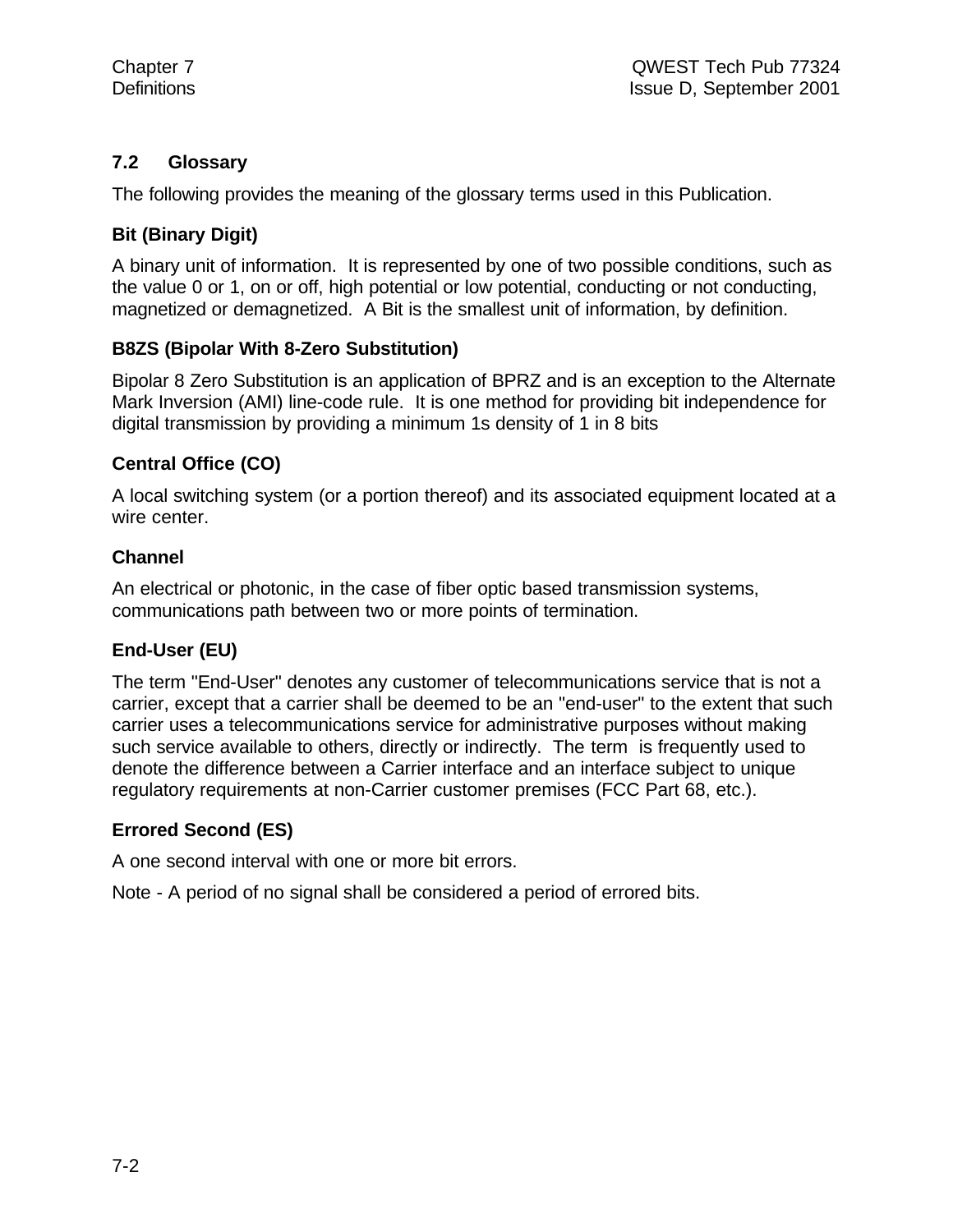#### **Facilities**

Facilities are the transmission paths between the demarcation points serving customer locations, a demarcation point serving a customer location and a QWEST Communications International Inc. Central Office, or two QWEST Communications International Inc. offices.

#### **Isochronous Transmission**

A transmission process in which there is always an integral number of unit intervals between any two significant instants. The transmission is characterized by a constant pulse rate, a constant time interval, or multiples thereof between voltage or electromagnetic field intensity transitions, and a gating by a controlled clock.

#### **Jitter**

Random timing distortions of a digital signal, whereby the appearance of a pulse differs from where the pulse should occur relative to time.

#### **Loopback**

An out-of-service test procedure applied to a full duplex channel that causes a received signal to be returned to the source.

#### **Multiplex**

An equipment unit to multiplex, or do multiplexing: Multiplexing is a technique of modulating (analog) or interleaving (digital) multiple, relatively narrow bandwidth channels into a single channel having a wider bandwidth (analog) or higher bit-rate (digital). The term Multiplexer implies the demultiplexing function is present to reverse the process so it is not usually stated.

#### **Network Channel Interface (NCI) Code**

The Network Channel Interface (NCI) code is an encoded representation used to identify five (5) interface elements located at a Point of Termination (POT) at a central office or at the Network Interface at a customer location. The Interface code elements are: Total Conductors, Protocol, Impedances, Protocol Options, and Transmission Level Points (TLP). (At a digital interface, the TLP element of the NCI code is not used).

#### **Network Interface (NI)**

The point of demarcation on the customer's premises at which QWEST's responsibility for the provision of service ends.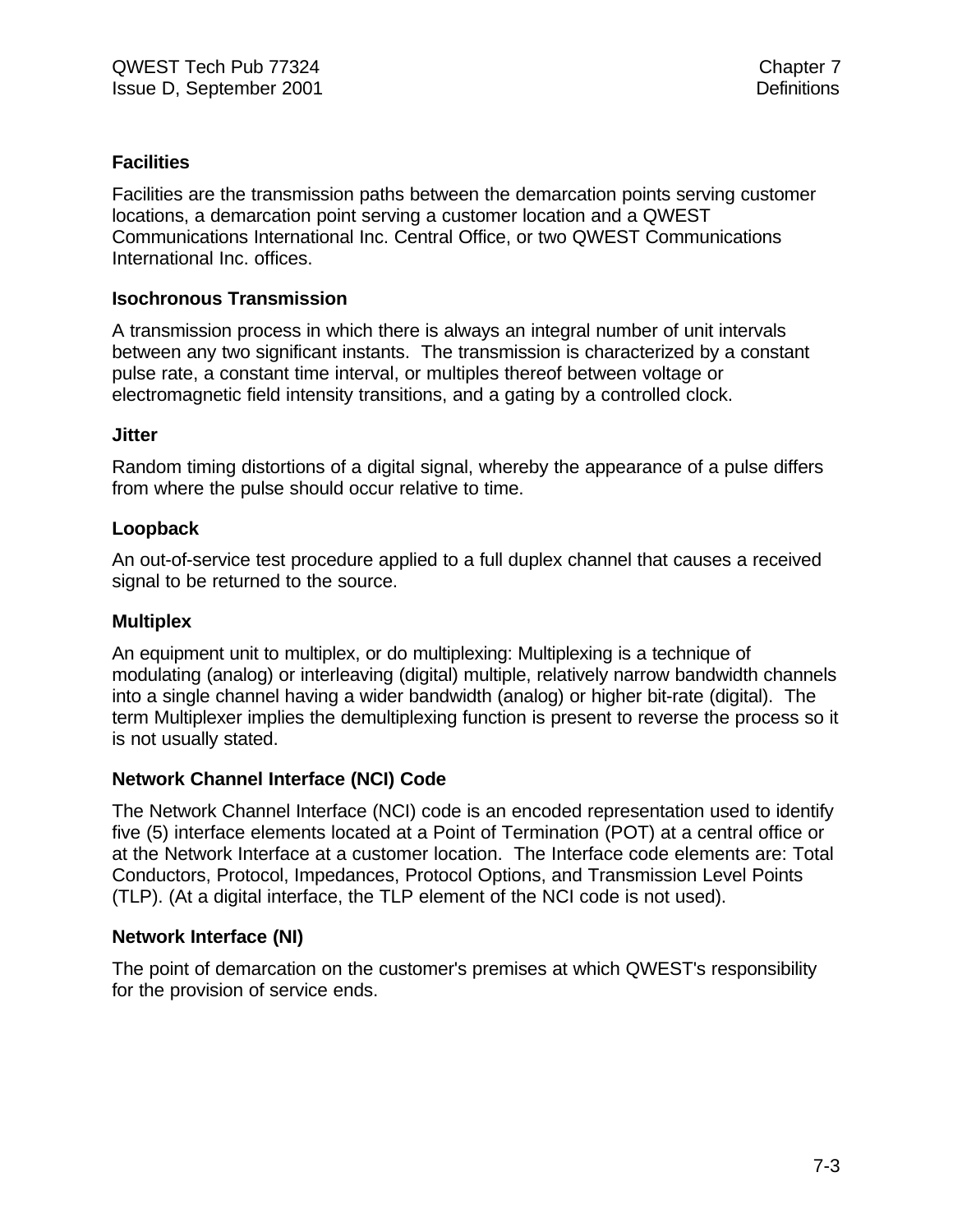#### **Protocol Code**

The Protocol (character positions 3 and 4 of the Network Channel Interface [NCI] Code) is a two-character alpha code that defines requirements for the interface regarding signaling and transmission.

#### **Severely Errored Second (SES)**

A one second interval having a Bit Error Ratio of 10-3 or worse

#### **Short Interruption Event (SIE)**

An event beginning with the occurrence of a BER of  $10^{-2}$  or worse continuously for three or more consecutive seconds, which can last up to 120 seconds. A SIE clears when 10 consecutive seconds with BER better than 10 occur.

Note - The "10<sup>-2</sup> BER continuously" over each second implies that all sub-intervals, where the second is divided into at least 10 equal sub-intervals, have a BER of 10<sup>-2</sup> or worse.

#### **Short Interruption Event Count (SIEC)**

A count of the Short Interruption Events in a given time frame (e.g., one month).

#### **Special Access Service**

A service that provides a transmission path within a LATA and directly connects a POT to an End-User's premises or to another POT.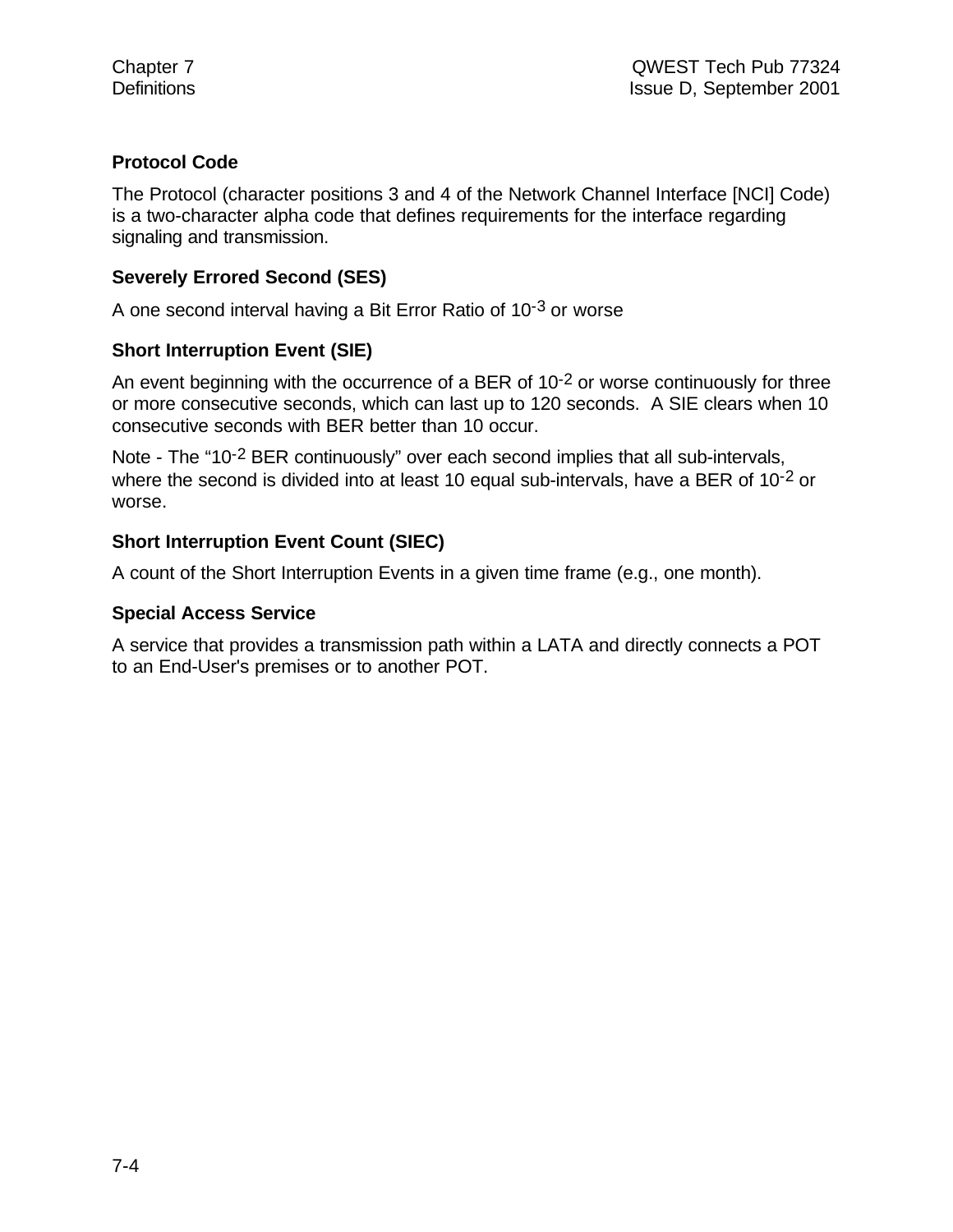### **Chapter and Section Page**

|  | 8.3 American National Standards Institute (ANSI) Documents 8-1 |
|--|----------------------------------------------------------------|
|  |                                                                |
|  |                                                                |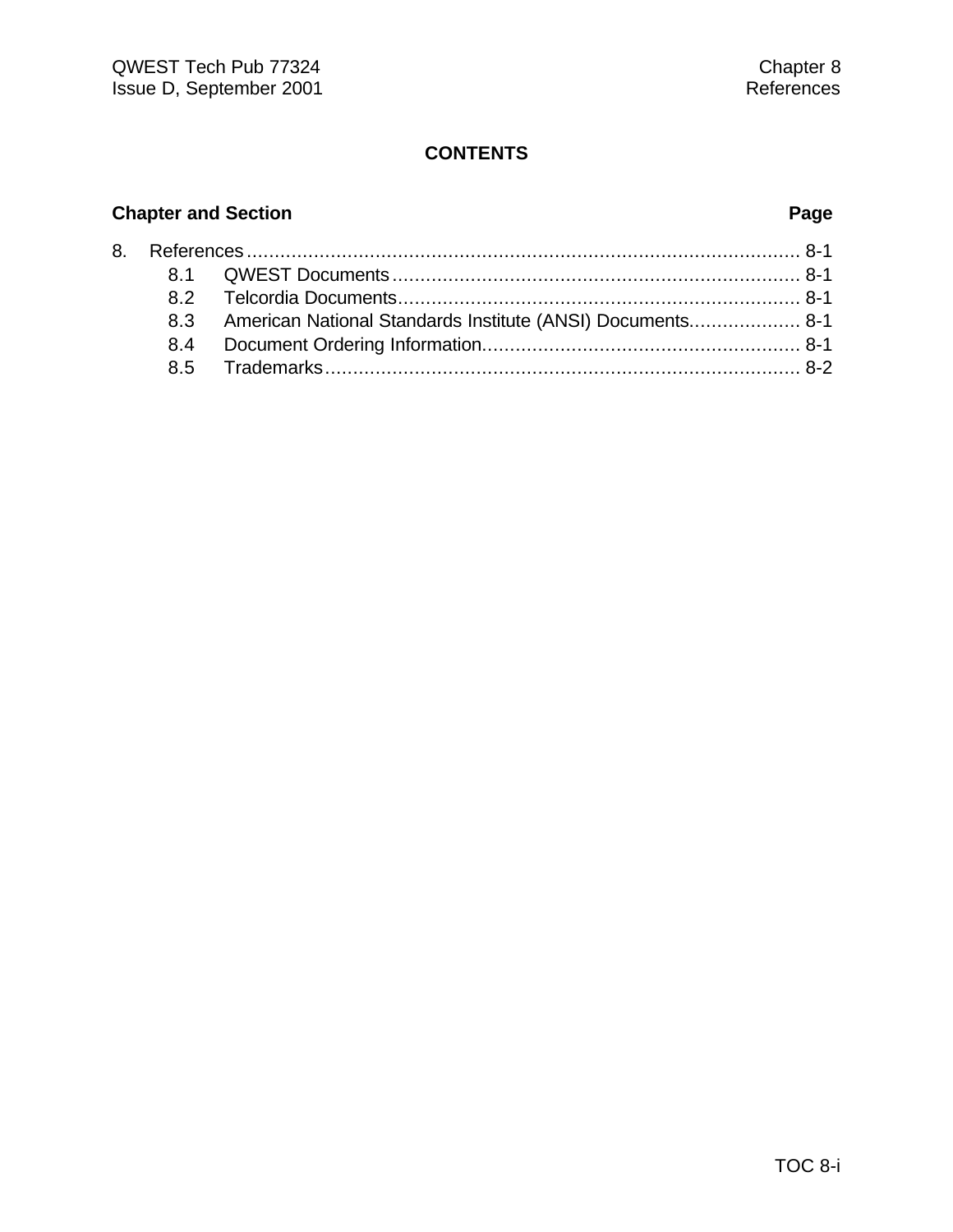#### **8. References**

#### **8.1 QWEST Documents**

- Technical Publication 77332 *QWEST Self-Healing Network Service*, Issue L, January 2001
- Technical Publication 77340 *Self-Healing Alternate Route Protection (SHARP),* Issue F, September 2001

Technical Publication 77375 *1.544 Mbit/s Channel Interfaces,* September 2001, Issue E

#### **8.2 Telcordia Documents**

- TR-INS-000342 *High Capacity Digital Special Access Service*, Issue 1, February 1991
- TR-NWT-000499 *Transport Systems Generic Requirements*, Issue 4, Revision 1, April 1992

#### **8.3 American National Standards Institute (ANSI) Documents**

- ANSI T1.102-1987 *Digital Hierarchy Electrical Interfaces*
- ANSI T1.107-1988 *Digital Hierarchy Formats Specifications*
- ANSI T1.107a-1990 *Digital Hierarchy -Supplement to Formats Specifications*
- ANSI T1.404-1989 *Customer Installation to Network, DS3 Metallic Interface Specifications*

ANSI T1.503-1989 *Telecommunications - Network Performance Parameters for Dedicated Digital Service*

#### **8.4 Document Ordering Information**

All documents are subject to change and their citation in this document reflects the most current information available at the time of printing. Readers are advised to check status and availability of all documents.